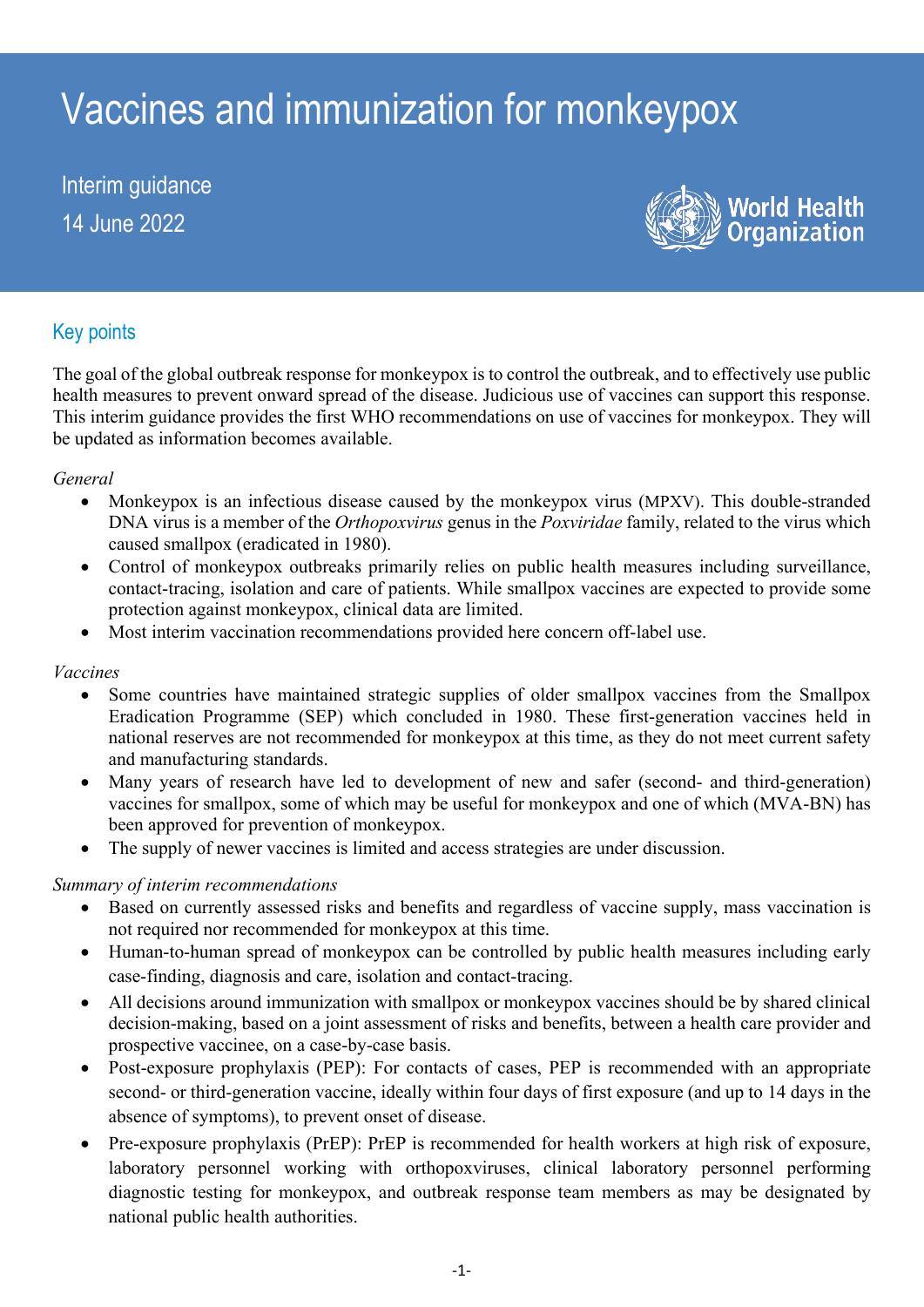- Vaccination programmes should be accompanied by a strong information campaign, robust pharmacovigilance, and conduct of vaccine effectiveness studies.
- All efforts should be made to administer vaccines for monkeypox within a framework of collaborative research and randomized clinical trial (RCT) protocols with standardized data collection tools for clinical and outcome data.

# Introduction

In April 2022, an Ad-hoc Strategic Advisory Group of Experts (SAGE) on Immunization Working Group on smallpox and monkeypox vaccines was established to advise the World Health Organization (WHO) Secretariat on the use of smallpox and monkeypox vaccines.

While monkeypox is a zoonotic disease, human monkeypox has been reported since 1970, with rising frequency in recent years. Since 2017, seven countries in the WHO Africa region have reported outbreaks and most have continued to occur in forested rural areas. However, countries are increasingly reporting monkeypox in previously unaffected regions; in Nigeria, of the more than 550 cases reported since the outbreak began in 2017 (West Africa clade), many have occurred in urban and peri-urban areas. The Democratic Republic of the Congo has reported over 1300 cases just from January to May 2022 (Congo Basin clade). Surveillance in all countries is expanding rapidly and WHO expects that more cases will be reported.

From 13 May to 9 June 2022, monkeypox has been reported to WHO from over 30 Member States that don't usually or have never reported monkeypox. While epidemiological investigations are ongoing, the identification of over 1200 confirmed cases of monkeypox in just over three weeks is an unprecedented event. The virus may have been present for some time although for how long is not known. While in the current outbreak most but not all initially reported cases from four WHO regions are among persons who self-identify as men who have sex with men, it is expected that other cases will continue to occur in different population groups.

This interim guidance for vaccination to help stop the monkeypox outbreak is provided to support the global response to an evolving situation. For information on different vaccines that may be available, consult the background section which follows these recommendations. Smallpox and monkeypox vaccines are procured nearly exclusively for national government reserves and not available for commercial use. In this context, any decisions to use smallpox or monkeypox vaccines should occur in consultation with national health authorities.

# **Principles**

The experts of the SAGE Ad-hoc Working Group on smallpox and monkeypox vaccines have proposed the following principles to underpin the recommendations:

- The WHO interim guidance should be broad to guide national authorities in development of their own monkeypox vaccination policies and strategies. WHO recommendations should be inclusive of different risk groups, consider class of vaccine, and avoid being product specific.
- In 2013, WHO provided [Recommendations on the use of smallpox vaccines.](https://www.who.int/publications/i/item/WER8901) These additional interim recommendations from the WHO Secretariat apply for prevention and control of monkeypox only. They will be updated as more information becomes available.

WHO has also issued interim recommendations on Surveillance, investigation and contact tracing for [monkeypox,](https://apps.who.int/iris/bitstream/handle/10665/354486/WHO-MPX-Surveillance-2022.1-eng.pdf) on [Laboratory testing for monkeypox virus \(MPXV\),](https://apps.who.int/iris/bitstream/handle/10665/354488/WHO-MPX-Laboratory-2022.1-eng.pdf) and on [Clinical management and infection](https://www.who.int/publications/i/item/WHO-MPX-Clinical-and-IPC-2022.1)  [prevention and control for monkeypox](https://www.who.int/publications/i/item/WHO-MPX-Clinical-and-IPC-2022.1), as well as [guidance on other measures to prevent](https://www.who.int/news/item/25-05-2022-monkeypox--public-health-advice-for-gay--bisexual-and-other-men-who-have-sex-with-men) onward transmission.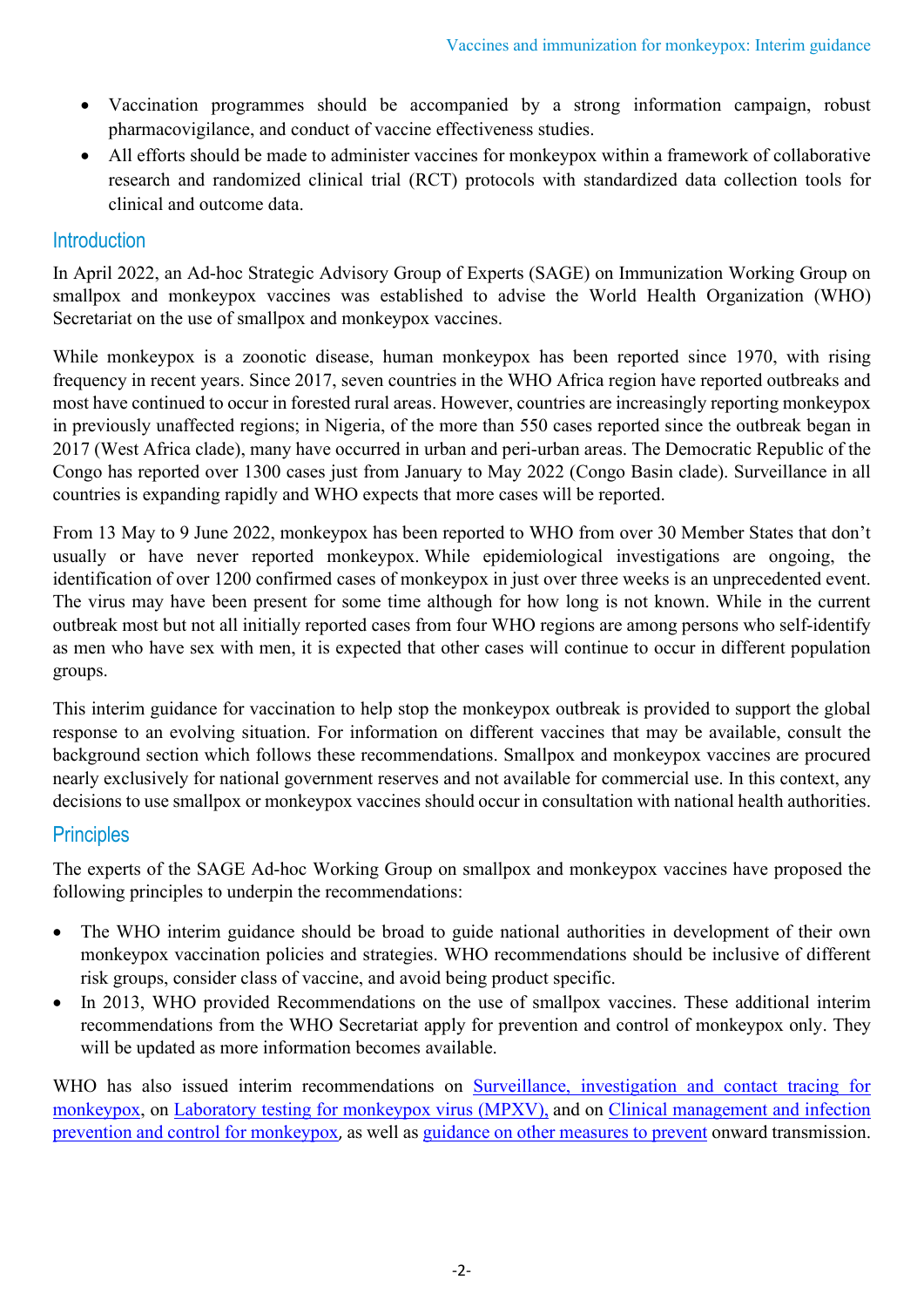# Recommendations

# Topic 1 - Vaccination policy development

## **Recommendation:**

The Member States of the World Health Organization (WHO) are strongly encouraged to consider the context of the current multi-country outbreak of monkeypox and convene their national immunization technical advisory groups (NITAGs) to review the evidence and develop policy recommendations for the use of vaccines as relevant to the national context.

## **Remarks:**

Vaccine supply, regulatory authorization in countries, and vaccine dose demand are evolving as the scope of the outbreak is being characterized and better understood. In the context of the interim guidance, global supply is being assessed with manufacturers and partners to support sufficient supply, and mechanisms for access are being developed. While further clinical data are collected, countries should be prepared to consider use of selected smallpox vaccines off-label for monkeypox, as well as vaccines approved monkeypox, for groups at risk, and consider the national regulatory actions that may be required. Benefit-risk profiles vary by product.

#### **Justification:**

Monkeypox can present clinically in the manner classically described or with less typical features, such as less severe illness, fewer or less widely disseminated lesions, appearance of lesions before constitutional symptoms such as fever, or appearance of lesions in different stages of development. Such atypical features are being observed in the outbreak and possible transmission mechanisms in different contexts are not fully understood.

## **Implementation and monitoring considerations:**

All countries are advised to strengthen the biological, ecological, and epidemiological understanding of monkeypox in their context. With more precise characterization of infection, transmission patterns and disease, as well as ascertainment of risk and needs assessments, countries can determine their clinical and public health needs — to include operational requirements, as well as research and development regarding public health measures, vaccines, antivirals, diagnostics, materials and supplies, and research needs to support policy.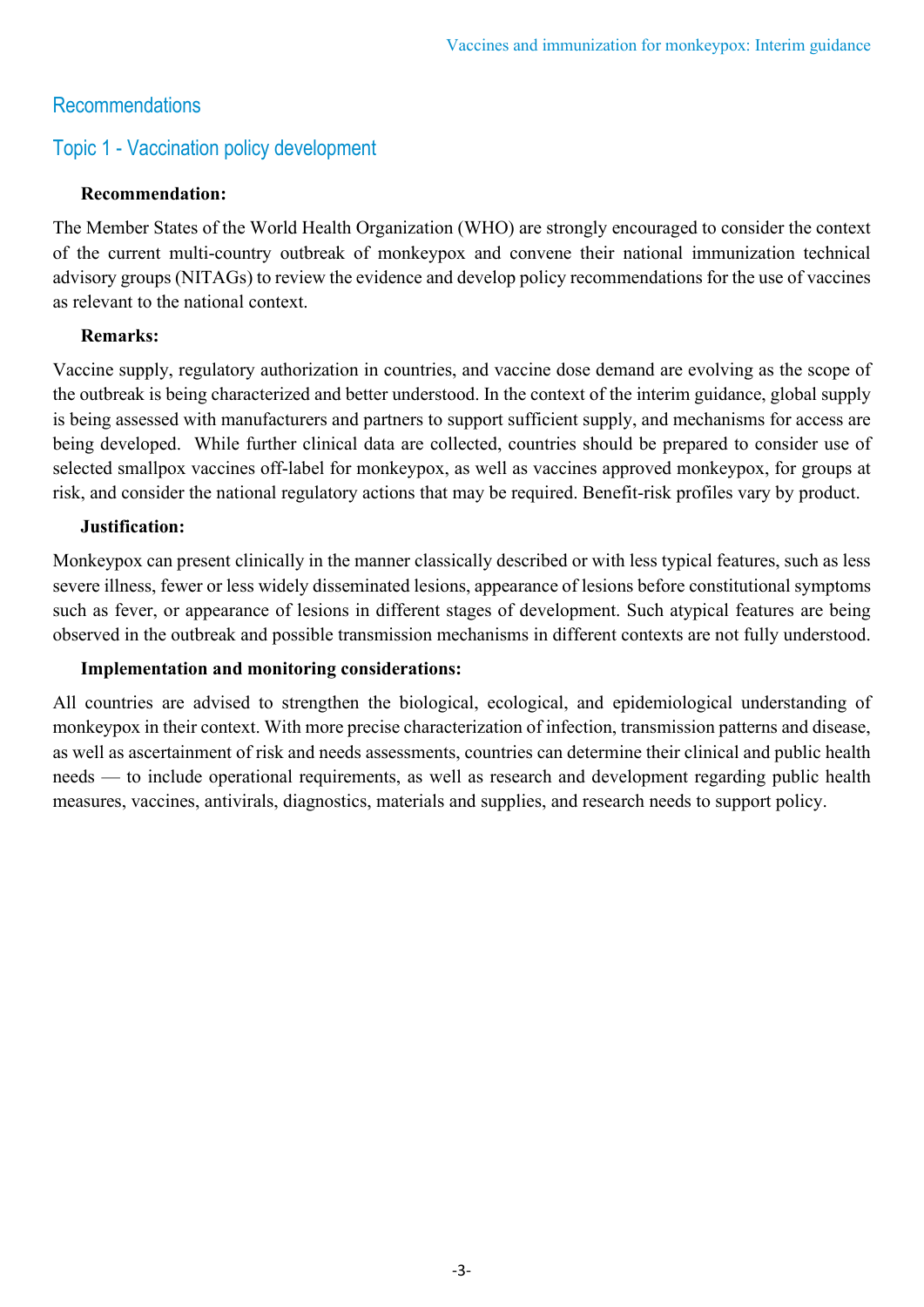# Topic 2 – Vaccination strategy and outbreak response

## **Recommendation:**

Mass vaccination is not recommended for outbreaks of monkeypox. Vaccination is not recommended for the general population at this time.

Public health authorities should put in place a robust surveillance and containment strategy to ensure detailed case investigation, care and isolation, as well as thorough contact tracing and monitoring, as described in the WHO interim guidance on [Surveillance, investigation and contact tracing for monkeypox.](https://www.who.int/publications/i/item/WHO-MPX-surveillance-2022.1) This will help identify those at highest risk of infection and therefore the priority if vaccination takes place.

Where appropriate vaccines are available, post-exposure prophylaxis is recommended for selected close contacts of monkeypox patients (see Topic 3).

Where appropriate vaccines are available, pre-exposure vaccination is recommended for groups at risk of occupational exposure to monkeypox at this time (see Topic 4).

## **Remarks:**

To control the current outbreak, the public health measures needed include strict isolation and supportive care of case patients for the duration of the infectious period, that is until the skin lesions dry up, become crusts and fall off. This may take 2 to 4 weeks. Where available, offering vaccines to contacts may be an adjunct to this strategy but not a replacement.

Persons who may be at risk in this outbreak include personnel working in health facilities and laboratory personnel who work with orthopoxviruses or perform diagnostic testing for orthopoxvirus infections. Also at risk in the current outbreak, in the context of possible exposure to monkeypox, are persons living in the same household or otherwise in close or intimate contact with a case, including but not limited to persons in social and sexual networks of men who have sex with men, as well as other persons connected through high frequency close or intimate physical contact.

The above recommendations are based on surveillance-containment approaches for vaccine-preventable disease outbreaks. In the past, ring vaccination as described for the eradication of smallpox generally referred to vaccination of persons in the family, household or local community of a case. Similar strategies have been applied for other infectious diseases (such as for Ebola Virus Disease) through vaccination of household members and other persons at risk, including contacts and contacts-of-contacts, regardless of the geographic location of contacts exposed during the infectious period of the case. Identifying contacts requires sensitive yet essential public health collaboration locally and between countries.

Identifying contacts, and contacts-of-contacts, who may be at risk based on possible recent exposure (for example having recently had multiple sexual partners) may be challenging. However, even where vaccine cannot be offered for supply, regulatory, choice of product, programmatic, timeliness for PEP, safety considerations or other reasons, contact-tracing is essential to identify those at risk and break chains of transmission. Symptom monitoring for contacts and isolation of newly diagnosed cases is critical to prevent onward spread of the disease, particularly given the atypical presentation of many cases. Nonetheless, given ongoing monkeypox transmission, every effort must be made to identify and assess those who may be at risk of infection, ensure they know how to monitor for appearance of symptoms, and consider offering vaccine where feasible and appropriate. Variations of these strategies merit consideration and applied research in the local context to bring this outbreak under control. As the outbreak evolves and vaccine supply improves, broader use of vaccines for persons at risk may be warranted if justified by the evidence. Vaccines and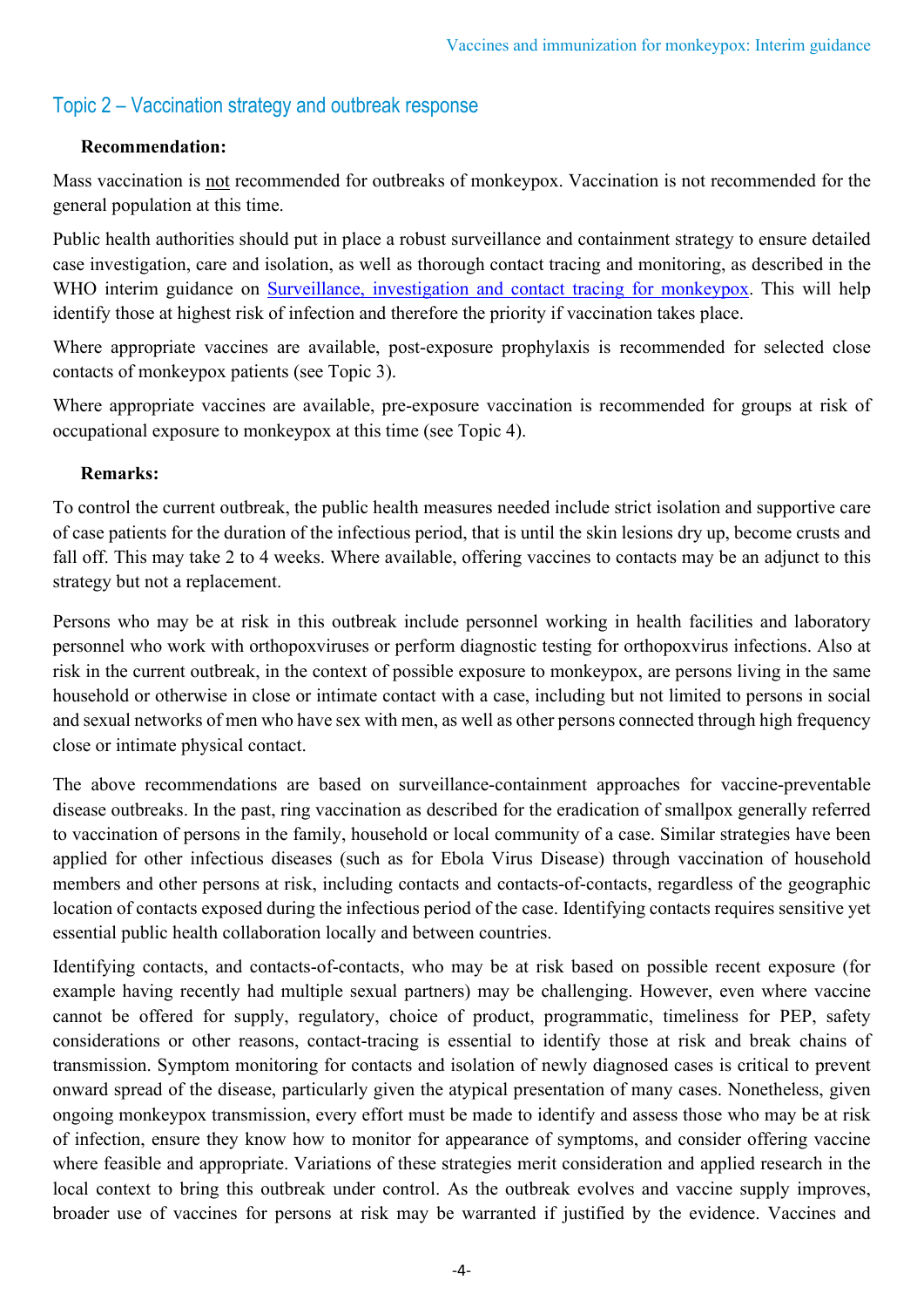treatments for monkeypox should be administered within a collaborative research framework with standardized shared data collection tools, including implementation of clinical trial protocols.

Regardless of response strategies adopted, where vaccines are proposed national health authorities must ensure that staff are fully informed and trained on the safe and proper use of replication-competent, $<sup>1</sup>$  $<sup>1</sup>$  $<sup>1</sup>$  minimally</sup> replicating and/or non-replicating smallpox and monkeypox vaccines, as required, and their associated vaccination or injection techniques, materials and supplies.

## **Justification:**

At this time, the general risk to the public from monkeypox is considered to be low. This may change if the outbreak is not controlled.

Spread of monkeypox from person to person has been known in the past to generally require prolonged close contact, such as face-to-face contact in close proximity, or skin-to-skin physical contact. Such exposure can occur in a range of settings including at home, in social or sexual networks, or in the health care setting. Modes of transmission in current and recent outbreaks are not yet fully understood.

All countries are encouraged to respond quickly; rapid response is essential to prevent onward spread and slow person-to-person transmission in the context of a lack of immunity to orthopoxviruses since the eradication of smallpox, and to monkeypox in particular.

## **Implementation and monitoring considerations:**

It is critical that despite apparently small numbers of cases in many locations, national and local response be rapid, targeted and effective to stop onward transmission of monkeypox. Outbreak response policy and strategies must include guidance for essential public health measures which include contact-tracing, including contacts-of-contacts wherever possible, and isolation of ill persons until skin lesions have fully healed, the practice of good hand hygiene, the use of personal protective equipment by health care or home care providers and by the patient as required. Non vaccine measures should be widely advised and emphasized. These elements are further detailed below and in related published WHO guidance and other information products.

<span id="page-4-0"></span><sup>&</sup>lt;sup>1</sup> Replication-competent smallpox vaccines consist of live vaccinia virus (an orthopoxvirus) that offer cross-protection when administered for the prevention of infectious disease due to other orthopoxviruses (such as smallpox, monkeypox and cowpox). ACAM2000 currently produced by Emergent BioSolutions is a replication-competent vaccine. Vaccines that are minimally replicating (e.g. LC16 from KM Biologics) and nonreplicating (e.g. MVA-BN by Bavarian Nordic) consist of live vaccinia virus that has been greatly attenuated, resulting in vaccine products that are immunogenic against orthopoxviruses with improved safety profiles. More information is available here[: https://www.who.int/groups/global](https://www.who.int/groups/global-advisory-committee-on-vaccine-safety/topics/smallpox-vaccines.)[advisory-committee-on-vaccine-safety/topics/smallpox-vaccines.](https://www.who.int/groups/global-advisory-committee-on-vaccine-safety/topics/smallpox-vaccines.)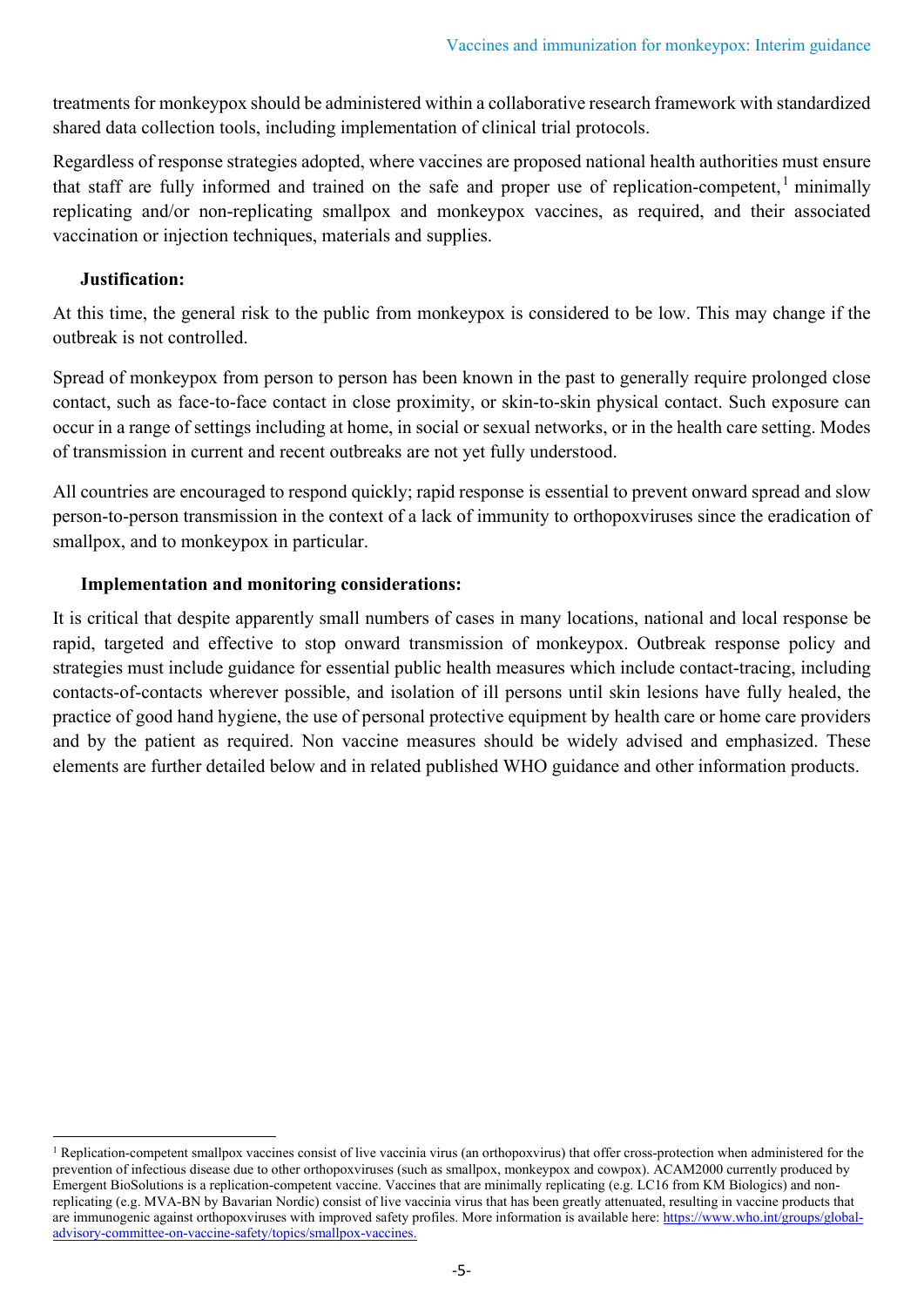# Topic 3 – Post-exposure prophylaxis (PEP) (Table 1)

# **Recommendation:**

For contacts of cases, post-exposure prophylaxis (PEP) is recommended with an appropriate second- or thirdgeneration vaccine, ideally within four days of first exposure (and up to 14 days in the absence of symptoms), to prevent onset of disease.

PEP can be offered with any of the vaccines listed in Table 1, as appropriate. While PEP is likely to be most effective if given within four days of exposure, there is provision to offer PEP for up to within 14 days, particularly for those at high risk of ongoing exposure.

# **Remarks:**

Exposure risk for contacts of persons with confirmed or probable/suspected monkeypox is classified by the nature of the potential exposure. The risk to the individual concerned (that is, the likelihood of exposure, existing medical conditions that may put a person at higher risk for severe disease, and the risk profile for the individual and their household members of the specific vaccine proposed) must also be considered in any decision to offer vaccination.

A contact is defined as outlined in the interim guidance on surveillance, investigation and contact-tracing provided by WHO. This section offers more detail to assist in determining the level of risk of a person who has had one or more exposures to a probable or confirmed case of monkeypox, in the period beginning with the onset of the source case's first symptoms, and ending when all scabs have fallen off, as follows:

- inhalation of respiratory droplets from infected people or lesion material (e.g., scabs) dislodged from surfaces (e.g., while shaking bedding during cleaning of contaminated rooms) without appropriate personal protective equipment (PPE)
- contact with contaminated materials such as clothing or bedding without appropriate PPE
- face-to-face exposure, including for health workers without appropriate PPE
- direct skin-to-skin physical contact, including sexual contact

**Table 1** provides a summary of recommendations on post-exposure vaccination in light of the assessed level of risk of the possible types of exposure. These include the following.

**High risk -** Post-exposure prophylaxis (PEP) vaccine is recommended:

For contacts of cases, PEP is recommended with second- or third-generation vaccines as outlined in Topics 5 and 6 below.

Direct exposure of skin or mucous membranes to skin or respiratory secretions of a person with confirmed, probable or suspected monkeypox, their body fluids (e.g., lesion vesicular or pustular fluid) or potentially infectious material (including clothing or bedding) if **not** wearing appropriate PPE. This includes:

- inhalation of droplets or dust from cleaning contaminated rooms
- mucosal exposure due to splashes from body fluids
- physical contact with someone who has monkeypox, including direct contact during sexual activities. This includes face-to-face, skin-to-skin or mouth-to-skin contact or exposure to body fluids or contaminated materials or objects (fomites)
- normally sharing a residence (permanently or occasionally) during the presumed incubation period with a person who has been diagnosed with monkeypox, or
- a penetrating sharps injury from a contaminated device or through contaminated gloves.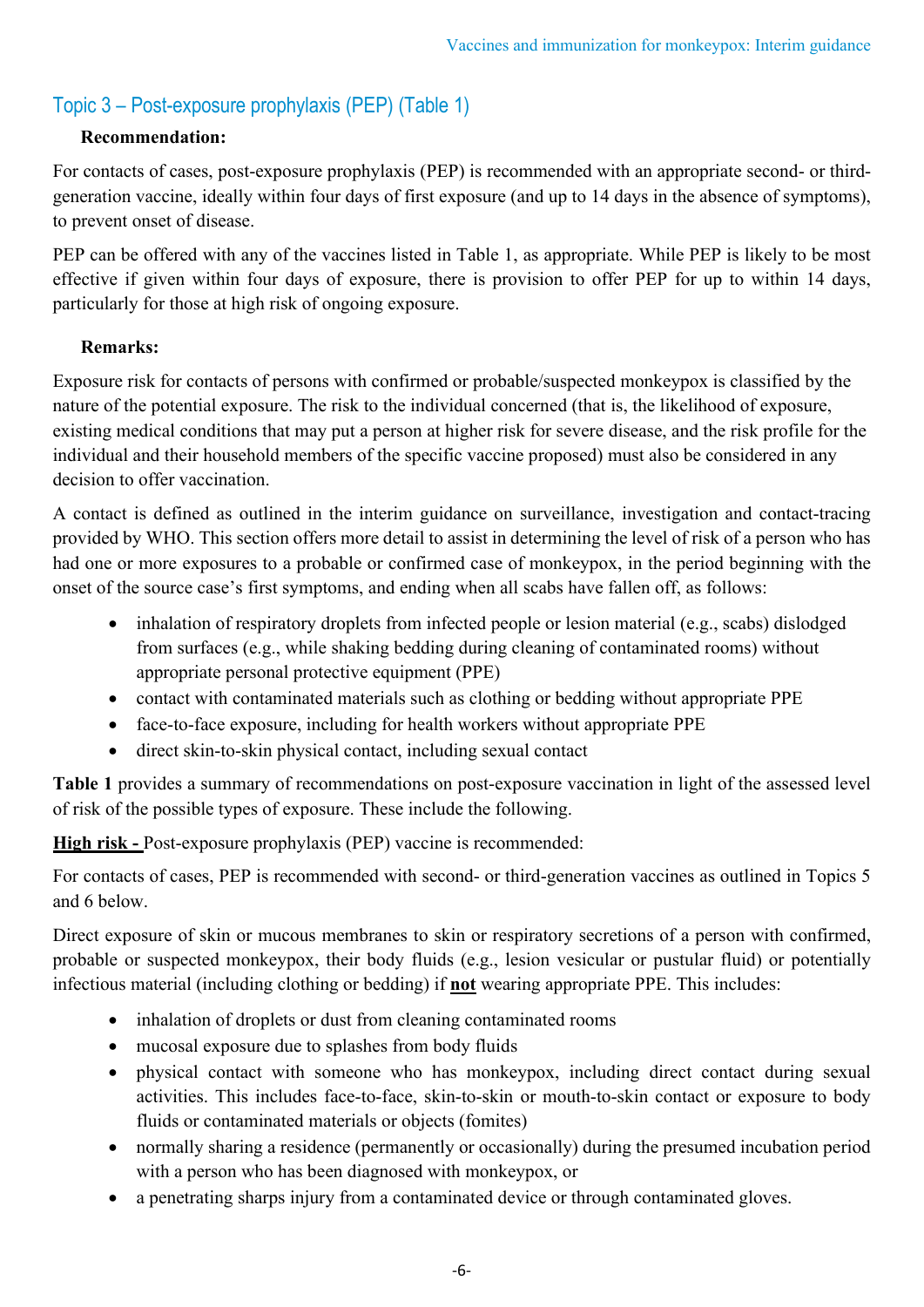**Medium risk** – Post-exposure prophylaxis is also recommended for a person with

• no direct contact but close proximity in the same room or indoor physical space as a symptomatic monkeypox patient, if not wearing appropriate PPE (see interim guidance on Clinical management of monkeypox and infection prevention and control).

**Lower or minimal risk** - Post-exposure prophylaxis is not recommended for a person with:

- contact with a person with confirmed, probable or suspected monkeypox or an environment that may be contaminated with monkeypox virus, while wearing appropriate PPE and without any known breaches of PPE or of donning and doffing procedures,
- community contact, such as being in an outdoor setting with a symptomatic case without close proximity or physical contact,
- no known contact with a symptomatic monkeypox case in the last 21 days, or
- laboratory personnel handling routine clinical blood samples or other specimens not directly related to monkeypox diagnostic testing.

Persons who have had pre-exposure vaccination (e.g. health workers, laboratory personnel or other persons who may be at occupational or personal risk) who become exposed (contacts), should also continue with monitoring for 21 days after the last exposure.

Monitoring of contacts, regardless of vaccination status, should be applied rigorously and preferably within the context of agreed clinical trial or other study or data collection protocols.

## **Justification:**

Recommendations for post-exposure vaccination against monkeypox are considered in the light of potential risk of monkeypox to the person exposed, the presence of contraindications or precautions with respect to the choice of vaccines available, priorities set at national level for the use of limited vaccine supplies and inclusion or exclusion criteria for clinical trial protocols or compassionate use.

While the frequency of occurrence of secondary cases among contacts (the secondary attack rate) is not yet known in the current context, given the importance of timely vaccine administration, household or sexual contacts who may be at particular risk of severe disease (e.g., pregnant women, immunosuppressed persons, or infants or young children) may be considered priority for post-exposure vaccination where appropriate vaccine is available.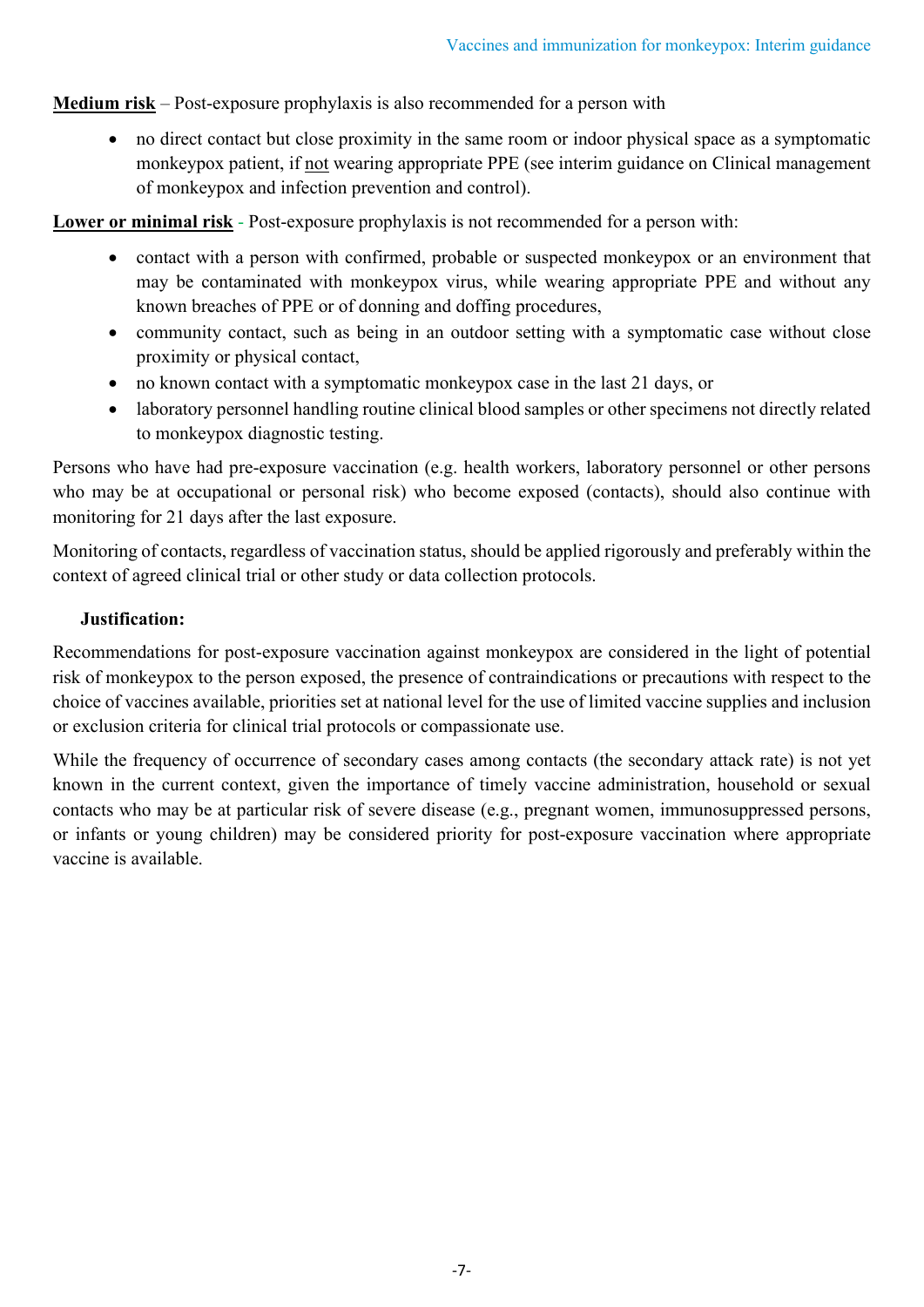## **Implementation and monitoring considerations:**

Where vaccination is considered for any individual, it should be the result of shared clinical decision-making between the individual and their health care provider or public health officer that takes into consideration need, risk factors for exposure, existing medical conditions that may put a person at higher risk, and the appropriate choice of vaccine, where available, as well as inclusion or exclusion criteria established for clinical studies where applicable.

For persons for whom replicating vaccines may be considered a precaution or are contraindicated, non- or minimally replicating vaccine should be used (such as MVA-BN or LC16). This concerns persons with immune deficiencies, immunosuppression therapies or atopic dermatitis, as well as children and pregnant or breastfeeding women.

National health authorities must ensure that information is provided to health personnel on administration of MVA-BN monkeypox vaccine via sub-cutaneous injection, and on the use of bifurcated needles for administration of ACAM2000, LC16 or other similar smallpox vaccines. Instructions for smallpox vaccination with a bifurcated needle are provided [here.](https://apps.who.int/iris/handle/10665/67962)<sup>[2](#page-7-0)</sup>

The third-generation vaccine MVA-BN is characterized by its lower reactogenicity, and as a consequence the vaccine is differentiated from other products by its recommended schedule of two doses to be administered 4 weeks apart. While some authorities may consider offering PEP as a single dose, there is as yet little data on the relative effectiveness of this approach.

[Hand hygiene](https://cdn.who.int/media/docs/default-source/patient-safety/how-to-handwash-poster.pdf?sfvrsn=7004a09d_7) should be performed with soap and water or an alcohol-based hand rub before and after vaccine administration. In addition, there are specific infection prevention and control measures to be implemented during administration [of smallpox vaccines](https://www.cdc.gov/smallpox/clinicians/vaccination.html) and care of the vaccination site. Replicating smallpox vaccines such as ACAM2000 consist of live vaccinia virus; it is therefore important to follow special [care instructions](https://www.cdc.gov/smallpox/vaccine-basics/who-gets-vaccination.html#care-for) for the vaccination site including covering the site with a light bandage. The vaccination site must not be touched before it has healed and care must be taken so that others do not touch the vaccination site, particularly pregnant or breastfeeding women as well as infants or young children. Further guidance on disposal of bandages and care and laundry of clothing can be found [here.](https://www.cdc.gov/smallpox/vaccine-basics/who-gets-vaccination.html#care-for)

<span id="page-7-0"></span><sup>&</sup>lt;sup>2</sup> WHO. Instructions for smallpox vaccine with bifurcated needle. 1968. Available here: https://apps.who.int/iris/handle/10665/67962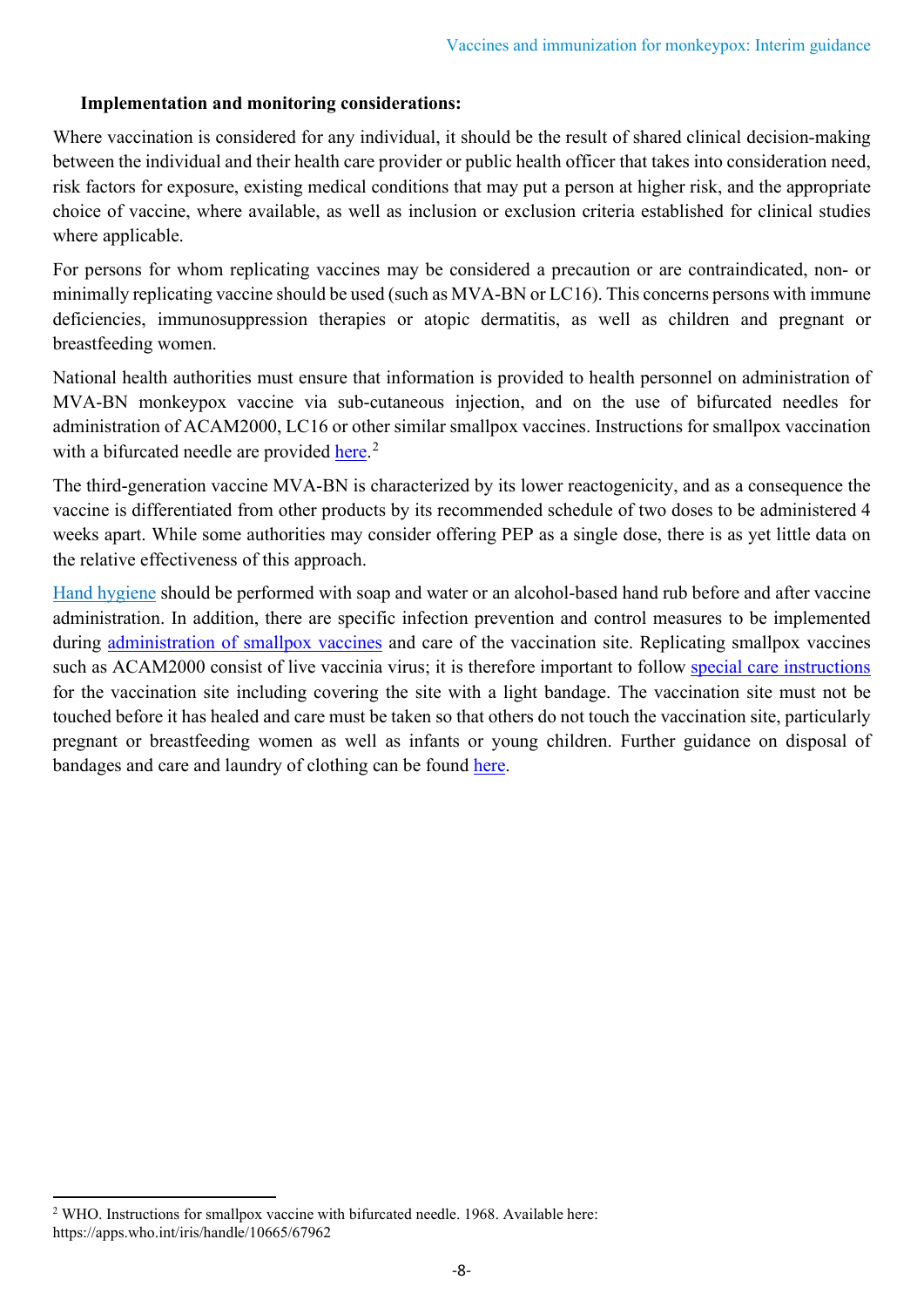# Topic 4 - Vaccination for pre-exposure prophylaxis - (PrEP) (Table 2)

# **Recommendation:**

Pre-exposure vaccination / prophylaxis (PrEP): PrEP is recommended for health workers at high risk of exposure, laboratory personnel working with orthopoxviruses; and clinical laboratory personnel performing diagnostic testing for monkeypox; and outbreak response team members as may be designated by national public health authorities. See Table 2.

Pre-exposure vaccination against monkeypox, in clinical settings where monkeypox may be encountered, may be recommended for laboratory personnel performing diagnostic testing or research for monkeypox and for health workers who may be at risk exposure.

# **Remarks:**

Health workers are all people engaged in work whose primary intent is to improve human health particularly in the clinical setting, including health service providers and support workers such as cleaners.<sup>[3](#page-8-0)</sup> In the context of limited vaccine supply, in assessing eligibility for pre-exposure preventive vaccination, national authorities should consider whether health workers may be at risk of repeated exposure and the possible nature of the exposure.

Clinical laboratory personnel who perform routine chemistry, hematology, and urinalysis testing, including for patients with suspected or confirmed monkeypox, are not included in this recommendation as their risk of exposure is low.

As vaccine supply improves, national authorities should consider strategies for vaccinating all persons at high risk of exposure, as determined by the epidemiology of monkeypox.

## **Justification:**

A high-risk exposure is defined as a direct exposure of skin or mucous membranes to the skin or respiratory secretions of a person with monkeypox, their body fluids or potentially infectious material (including clothing or bedding), without appropriate PPE. This includes:

- inhalation of droplets or dust from cleaning contaminated rooms
- mucosal exposure to splashes
- direct physical contact with someone who has monkeypox, such as face-to-face, skin-to-skin or mouth-to-skin contact, including contact during sexual activities
- normally sharing a residence (permanently or occasionally) with a person who has been diagnosed with monkeypox
- a penetrating sharps injury from a contaminated device or through contaminated gloves.

<span id="page-8-0"></span><sup>&</sup>lt;sup>3</sup> Health workers are health service providers, such as doctors, nurses, midwives, public health professionals, laboratory technicians, health technicians, medical and non-medical technicians, personal care workers, environmental cleaning staff, community health workers, healers and practitioners of traditional medicine. It also includes health management and support workers, such as cleaners, drivers, hospital administrators, district health managers and social workers, and other occupational groups in health-related activities. (WHO SAGE roadmap for prioritizing use of Covid-19 vaccines in the context of limited supply (July 2021):<https://apps.who.int/iris/handle/10665/342917>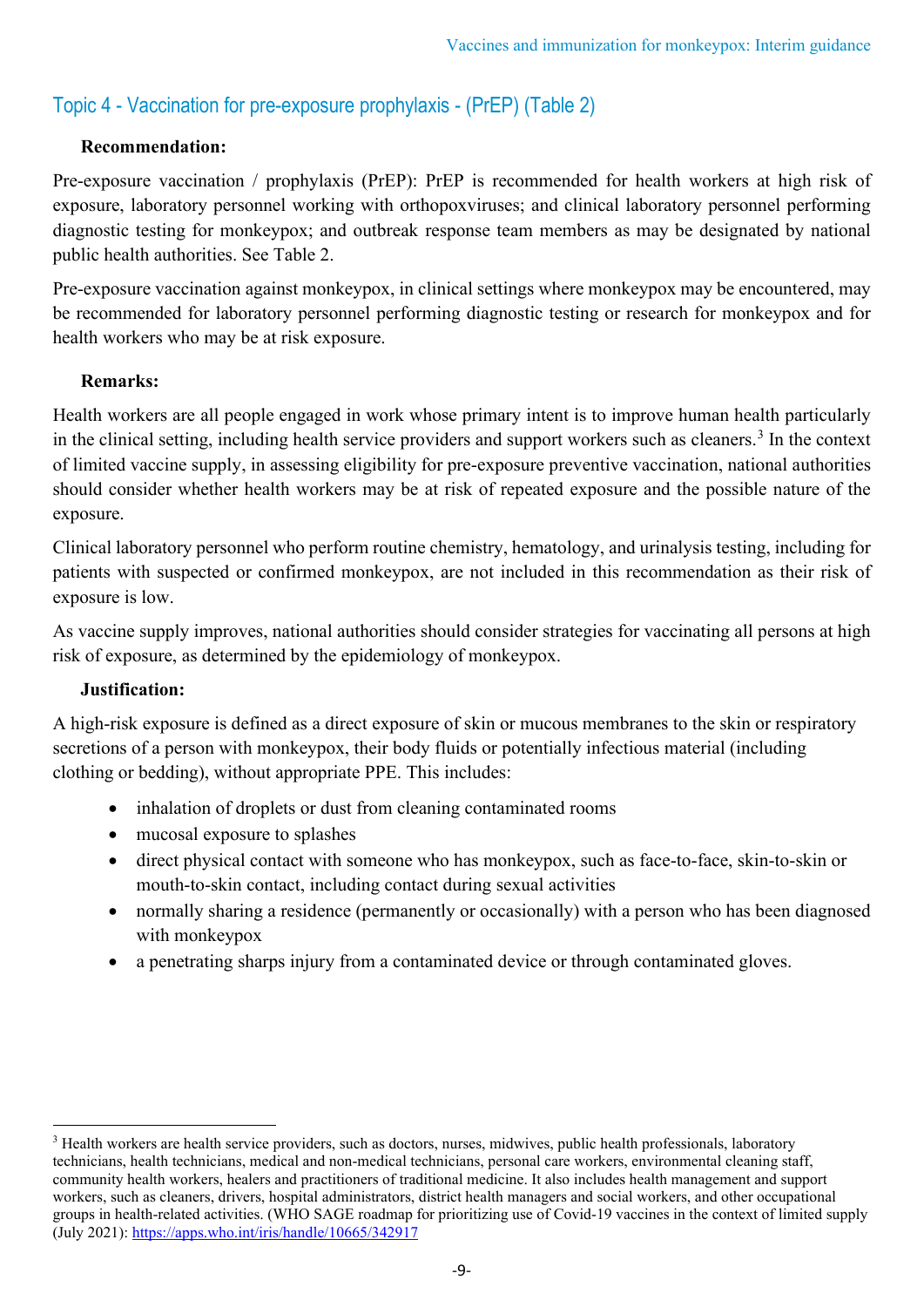## **Implementation and monitoring considerations:**

**Table 2** provides a summary of recommendations on pre-exposure vaccination according to the assessed level of risk and vaccine indications and precautions. These include the following considerations.

Where vaccination is considered for any individual, it should be the result of shared clinical decision-making between the individual and their health care provider or public health officer that takes into consideration need, risk factors for exposure, existing medical conditions that may put a person at higher risk, and the appropriate choice of vaccine, where available.

For persons for whom replicating vaccines may be considered a precaution or are contraindicated, nonreplicating (such as MVA-BN) or minimally replicating (such as LC16) vaccine should be used. This concerns persons with immune deficiencies, immunosuppression therapies or atopic dermatitis, as well as children and pregnant or breastfeeding women.

National health authorities must ensure that information is provided to health personnel on administration of the MVA-BN monkeypox vaccine via sub-cutaneous injection and on the use of bifurcated needles for administration of ACAM2000, LC16 or other similar smallpox vaccines. Instructions for smallpox vaccination with a bifurcated needle are provided [here.](https://apps.who.int/iris/handle/10665/67962)

[Hand hygiene](https://cdn.who.int/media/docs/default-source/patient-safety/how-to-handwash-poster.pdf?sfvrsn=7004a09d_7) should be performed with soap and water or an alcohol-based hand rub before and after vaccine administration. In addition, there are specific infection prevention and control measures to be implemented during administration [of smallpox vaccines](https://www.cdc.gov/smallpox/clinicians/vaccination.html) and care of the vaccination site. Replicating smallpox vaccines such as ACAM2000 consist of live vaccinia virus; it is therefore important to follow [special care instructions](https://www.cdc.gov/smallpox/vaccine-basics/who-gets-vaccination.html#care-for) $4$ for the vaccination site (available also in video form<sup>[5](#page-9-1)</sup>) including covering the site with a light bandage. The vaccination site must not be touched before it has healed and care must be taken so that others do not touch the vaccination site, particularly infants or young children. Further guidance on disposal of bandages and care and laundry of clothing can be found [here.](https://www.cdc.gov/smallpox/vaccine-basics/who-gets-vaccination.html#care-for)

<span id="page-9-0"></span><sup>&</sup>lt;sup>4</sup> Written instructions on care of the smallpox injection site. USCDC. Available here : [https://www.cdc.gov/smallpox/vaccine](https://www.cdc.gov/smallpox/vaccine-basics/who-gets-vaccination.html#care-for)[basics/who-gets-vaccination.html#care-for.](https://www.cdc.gov/smallpox/vaccine-basics/who-gets-vaccination.html#care-for).

<span id="page-9-1"></span>Video instructions for the care of the vaccination site for replicating smallpox vaccines. USCDC. Available here: Chapter 3: How [to Care for the Smallpox Vaccination Site and Prevent the Spread of Vaccinia Virus - YouTube](https://www.youtube.com/watch?v=WqANOlSunpE)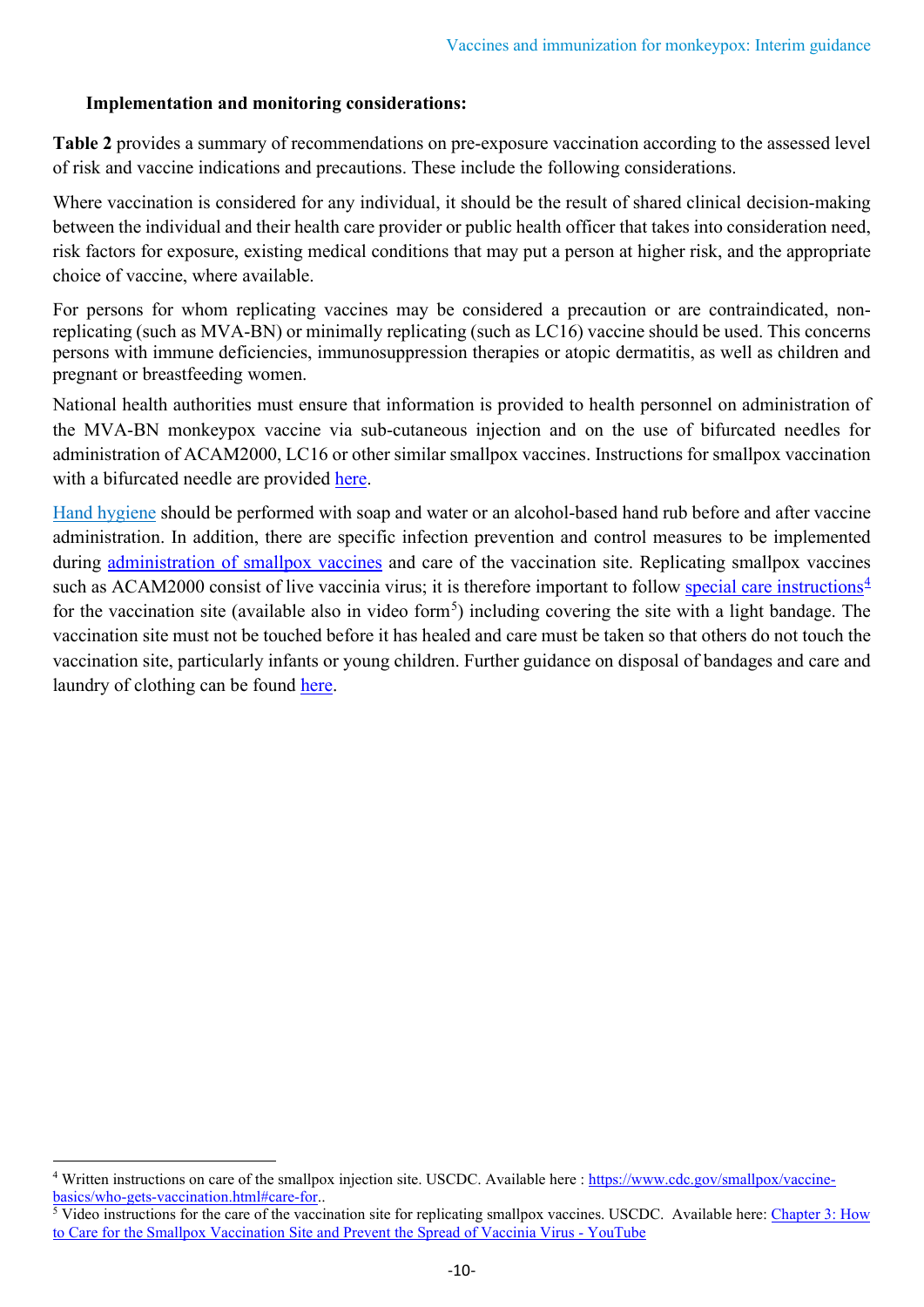# Topic 5 – Vaccination for special population groups

## **Recommendation:**

Vaccination against monkeypox as post-exposure prophylaxis may be considered for special population groups, i.e. during pregnancy, for children, or for persons with immune suppression,<sup>[6](#page-10-0)</sup> including persons living with HIV, if a vaccine appropriate for these groups is available, following a careful evaluation of risks and benefits. The choice and timing of vaccination must be considered in light of a detailed joint risk benefit analysis and shared clinical decision-making with respect to the person's individual circumstances, in accordance with the risk criteria and implementation and monitoring considerations detailed in this interim guidance.

Vaccination against monkeypox as a pre-exposure measure is not generally recommended for special population groups i.e. for children, in the context of pregnancy or breastfeeding, or in persons with immune suppression. For persons who may be at risk of exposure, the choice and timing of vaccination must be considered in light of a detailed joint risk benefit analysis and shared clinical decision-making with respect to the person's individual circumstances.

#### **Remarks:**

Children, pregnant women and immunocompromised persons may be at risk of more severe disease with monkeypox and/or a worse outcome than other persons. In the context of post-exposure prophylaxis, they may be considered priority for timely vaccination after a careful evaluation of risks and benefits, particularly with respect to choice of vaccine product.

#### **Justification:**

Of the second- and third-generation vaccines, only LC16 (Japan) has been licensed for use in children. On the choice of vaccine for specific population groups, see below (Topic 6).

## **Implementation and monitoring considerations:**

Provision of monkeypox or smallpox vaccines to special population groups such as young children or pregnant women should be done under emergency investigation protocols to ensure proper monitoring of vaccine recipients and sufficient collection of critically important information to inform the ongoing and future responses.

<span id="page-10-0"></span><sup>6</sup> Persons with immune compromise who could develop severe monkeypox include the following: human immunodeficiency virus/acquired immune deficiency syndrome infection, leukemia, lymphoma, generalized malignancy, solid organ transplantation, therapy with alkylating agents, antimetabolites, radiation, tumour necrosis factor inhibitors, high-dose corticosteroids, being a recipient with hematopoietic stem cell transplant <24 months post-transplant or ≥24 months but with graft-versus-host disease or disease relapse, or having autoimmune disease with immunodeficiency as a clinical component). <https://www.cdc.gov/poxvirus/monkeypox/treatment.html>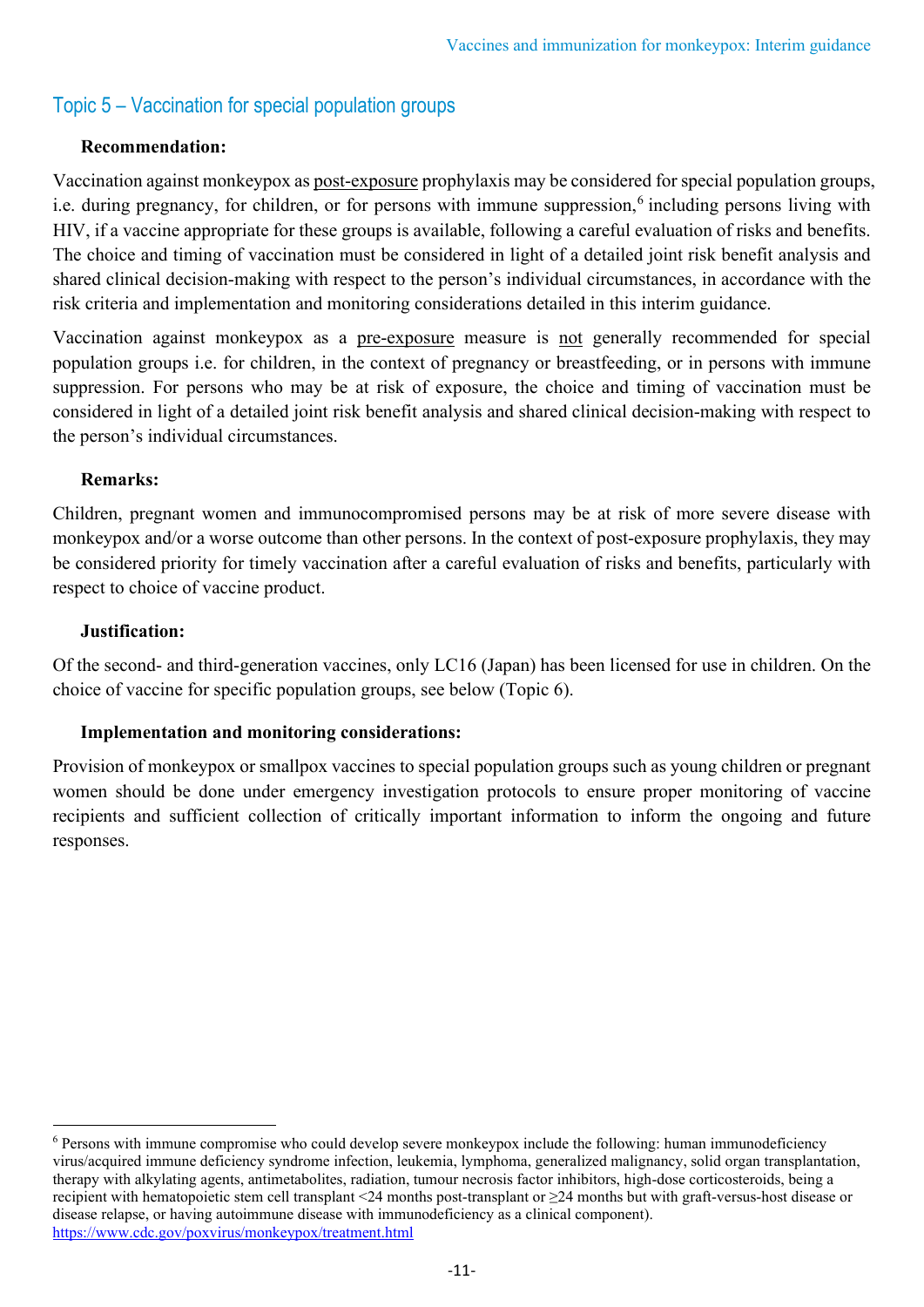# Topic 6 – Choice of vaccines for monkeypox

## **Recommendation:**

National authorities should consider approved monkeypox and/or smallpox vaccines in the response to monkeypox outbreaks.

Vaccine options that can be considered for approved or off-label use for pre-exposure or post-exposure prophylaxis of monkeypox include MVA-BN, LC16 or ACAM2000. The safety and reactogenicity of available vaccines and the risk of vaccine-related adverse events should be considered in the need-risk-benefit analysis for choice of vaccine.

For healthy adults, replicating vaccinia-based vaccines (such as ACAM2000, or other vaccines developed through cell culture techniques), minimally replicating vaccines (such as LC16), or non-replicating vaccine (such as MVA-BN) may all be considered.

For individuals for whom standard replicating vaccine (such as ACAM2000) is contraindicated because of immune deficiencies, immunosuppression therapies, atopic dermatitis, specific non-replicating monkeypox vaccine such as MVA-BN would be preferred, where available. Shared clinical decision-making is recommended for immunocompromised persons.

During pregnancy, where consideration is given to pre- or post-exposure vaccination, non-replicating (MVA-BN) or minimally replicating (LC16) vaccines are preferred.

For women who are breast-feeding, where consideration is given to pre- or post-exposure vaccination, nonreplicating (MVA-BN) or minimally replicating (LC16) vaccines are preferred.

For children, where consideration is given to vaccination for post-exposure prophylaxis, non-replicating (MVA-BN) or minimally replicating (LC16) vaccines are preferred. As MVA-BN is approved for 18 years and above, any use in children would be off-label use.

Shared clinical decision-making is recommended for all persons mentioned above.

## **Remarks:**

Approval of MVA-BN for the prevention of monkeypox has been granted on the basis of human safety and animal efficacy data as well as non-inferiority immunogenicity studies with other smallpox vaccines. Firstgeneration vaccines from the Smallpox Eradication Programme (SEP) held in national or WHO reserves are not recommended for use. National authorities should nonetheless ensure that smallpox vaccines are appropriately stored, monitored and periodically tested for potency. WHO has provided [recommendations](https://www.who.int/publications/m/item/smallpox-vaccine-revised-2003-annex-1-trs-no-926) on the production and quality control of smallpox vaccines (2003).

#### **Justification:**

Currently available smallpox and monkeypox vaccines are developed from well-characterized live vaccinia virus strains using different attenuation protocols and manufactured on different cell substrates, resulting in distinct safety and reactogenicity profiles for each.

#### **Implementation and monitoring considerations:**

National authorities should convene their NITAGs to review vaccine choices and availability in their jurisdiction and discuss the implications of vaccination with smallpox or monkeypox vaccines including offlabel use, protocols for compassionate use or emergency listing, and investigational protocols for robust data collection in line with WHO recommendations.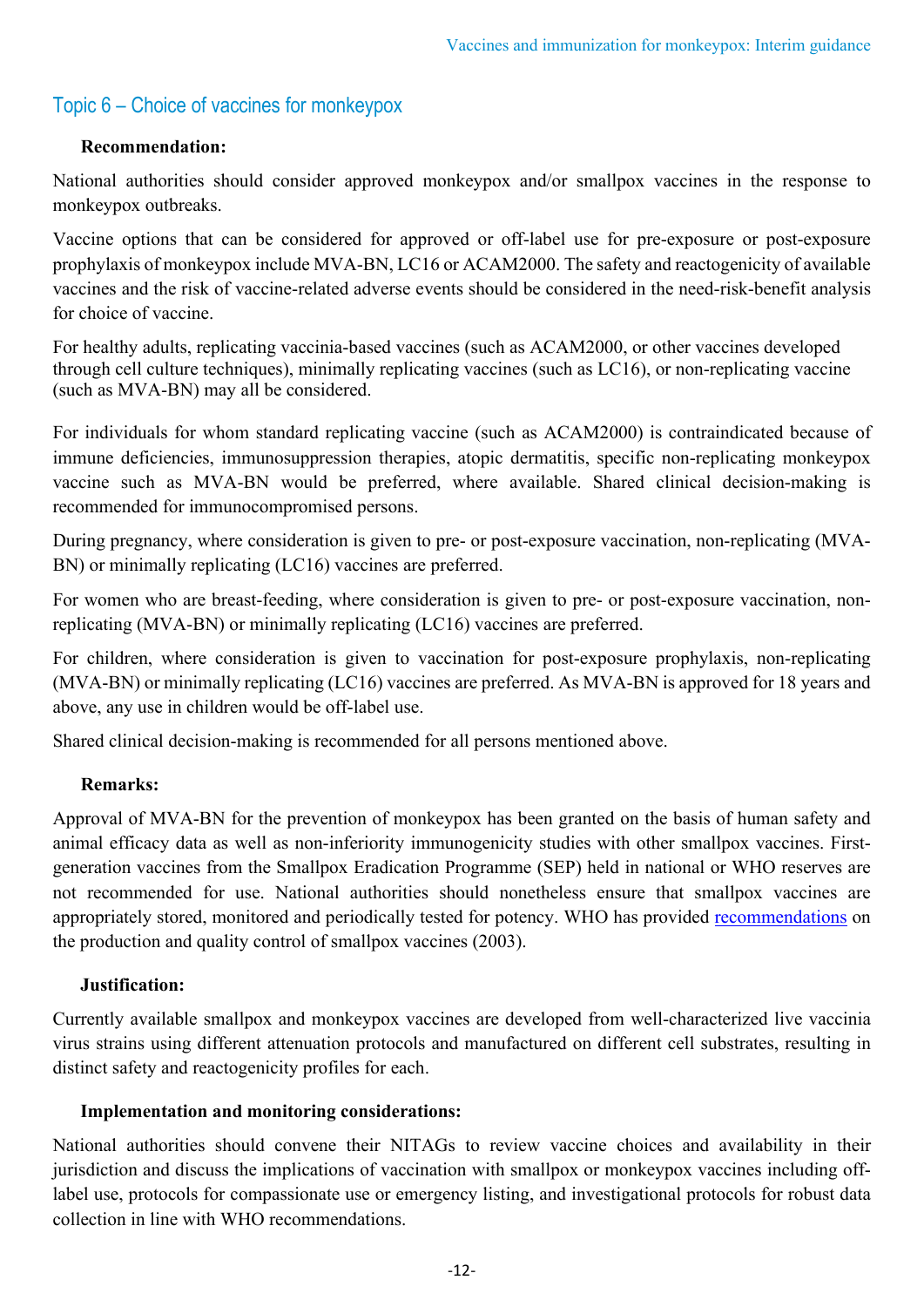National authorities should ensure that robust pharmacovigilance is in place along with standard investigational protocols for the use of any smallpox or monkeypox vaccines selected, to ensure full data collection on effectiveness and safety.

WHO is developing template protocols and data collection recommendations for emergency or investigational use. Research on response vaccination strategies is strongly encouraged.

# Topic 7 – Global coordination and vaccine supply

# **Recommendation:**

All Member States are strongly encouraged to make information on their smallpox and monkeypox vaccine reserves available to WHO to support global coordination efforts.

All current and future vaccine manufacturers are strongly encouraged to make information on their smallpox and monkeypox vaccine research plans, existing stocks, current production capacity and emergency surge planning available to the WHO Secretariat.

Vaccine supply remains very constrained. It is essential for all Member States to work together to ensure supply is made available adequately and equitably. Member States are encouraged to make available vaccine doses to countries with limited/no vaccine supply.

# **Remarks:**

Manufacturers are also encouraged to consider smallpox / monkeypox vaccine presentation and packaging to optimize operational features and reduce cold-chain requirements (e.g. small size multi-dose vials), as appropriate to the circumstances and vaccination strategies implemented, and to ensure provision of bundled injection materials and safety boxes where appropriate, with instructions for their use.

Modern training materials should be developed and made available on accessible platforms for the use of bifurcated needles where required.

# **Justification:**

Strong collaboration between all Member States is essential to ensure supply is made available adequately, equitably and according to public health need.

## **Implementation and monitoring considerations:**

The WHO is establishing coordination mechanisms to maximise rapidity and efficiency in making vaccines available where they are needed.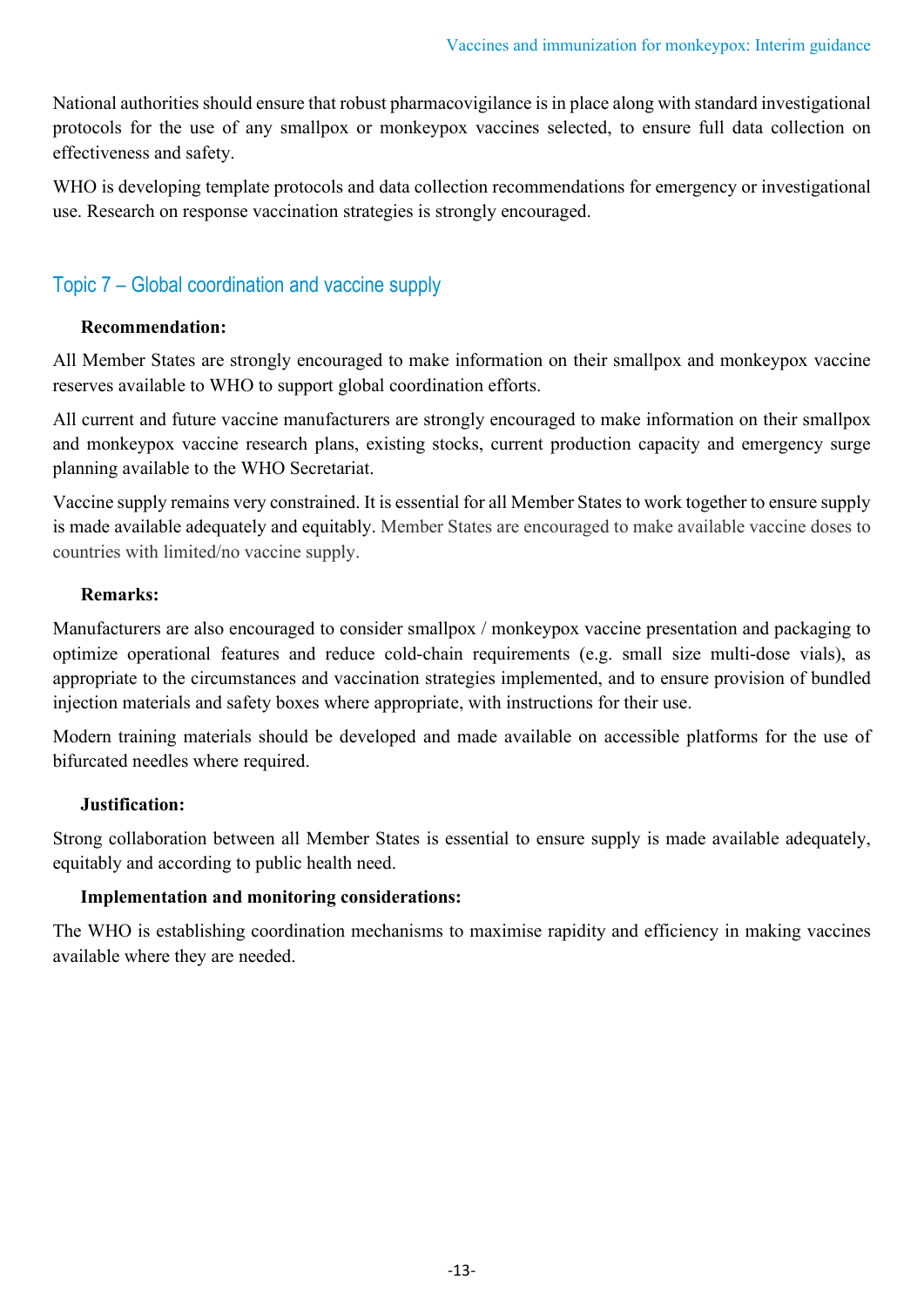# **Background**

# *Vaccines and vaccine development*

Smallpox vaccines produced and successfully used during the intensified smallpox eradication program (SEP) are called first-generation vaccines in contrast to smallpox vaccines developed at the end of the eradication phase or thereafter and produced by modern cell culture techniques. Second generation smallpox vaccines use the same vaccinia virus vaccine strains employed for manufacture of first-generation vaccines or clonal virus variants plaque-purified from traditional vaccine stocks and manufactured on defined cell lines. The term thirdgeneration refers to more attenuated smallpox vaccine strains specifically developed as safer vaccines towards (LC16) or after (MVA-BN) the end of the eradication phase by further passage in cell culture or animals. In 2019, one of these third-generation vaccines,  $MVA-BN<sup>7</sup>$  $MVA-BN<sup>7</sup>$  $MVA-BN<sup>7</sup>$  was approved for prevention of monkeypox by national regulatory authorities. **Table 3** outlines the vaccines currently available and their regulatory status.

In 2013, the WHO Strategic Advisory Group of Experts (SAGE) on Immunization made a series of recommendations<sup>[8](#page-13-1)</sup> for the use of smallpox vaccines based on a comprehensive assessment of smallpox vaccine effectiveness and safety, included GRADEing of evidence.<sup>[9](#page-13-2)</sup> In the 2013 guidance focussed on preparedness for a re-emergence of smallpox through natural, accidental or deliberate causes, monkeypox was not specifically included. The WHO SAGE did recommend that preventive vaccination be reserved for laboratory personnel working with orthopoxviruses. [10](#page-13-3) To date, smallpox vaccines have been developed using live replicating, minimally replicating or non-replicating strains of vaccinia virus which are known to confer crossprotection against human disease due to other orthopoxviruses, including monkeypox, cowpox, and smallpox (caused by the variola virus).<sup>[11](#page-13-4)</sup> Over 30 years, research has continued under the oversight of WHO to develop newer and safer vaccines in the event of a re-emergence of smallpox.

Smallpox vaccines held in national reserves and vaccines more recently developed would likely provide protection against monkeypox. This statement is based on experience with their use during the Smallpox Eradication Programme (SEP) as well as available pre-clinical and clinical studies for the newer products. These products included ACAM2000 (developed and produced through cell culture techniques in France and the United States of America) and LC16 (attenuated strain developed in Japan and licensed in 1975). There may be other products commercialized in some countries and smallpox vaccine development continues. ACAM2000 and LC16 have been shown to be protective against monkeypox in animal models and immunogenic in human studies. Licensure for the prevention of monkeypox has not been sought to date for ACAM2000 or LC16.

<span id="page-13-0"></span> $7$  MVA-BN is the modified Ankara strain of vaccinia virus developed by Bavarian Nordic and marketed as Imvanex™, Imvamune™ or Jynneos™ in the European Union, Canada and the United States of America, respectively.

<span id="page-13-1"></span><sup>8</sup> Meeting of the Strategic Advisory Group of Experts (SAGE) on Immunization. November 2013: conclusions and recommendations. Available at: [https://www.who.int/publications/i/item/WER8901.](https://www.who.int/publications/i/item/WER8901) 9 GRADE tables available at:

<span id="page-13-2"></span>https://terrance.who.int/mediacentre/data/sage/SAGE\_Docs\_Ppt\_Nov2013/8\_session\_smallpox/Nov2013\_session8\_GRADE\_table s.pdf.

<span id="page-13-3"></span> $10$  Orthopoxvirus is a genus of viruses in the Poxviridae family several of which can be pathogen to humans, including variola, monkeypox, cowpox and vaccinia viruses.

<span id="page-13-4"></span><sup>&</sup>lt;sup>11</sup> Exploration in the 1700s of the use of animal lymph or human lesion fluid from cowpox sores to prevent smallpox was based on the premise that infection with the milder form of disease would prevent the dreaded smallpox. This culminated in the demonstration by Dr Jenner in 1796 that 'vaccination', as the practice was named, was protective against smallpox. In 1980, WHO declared the eradication of smallpox.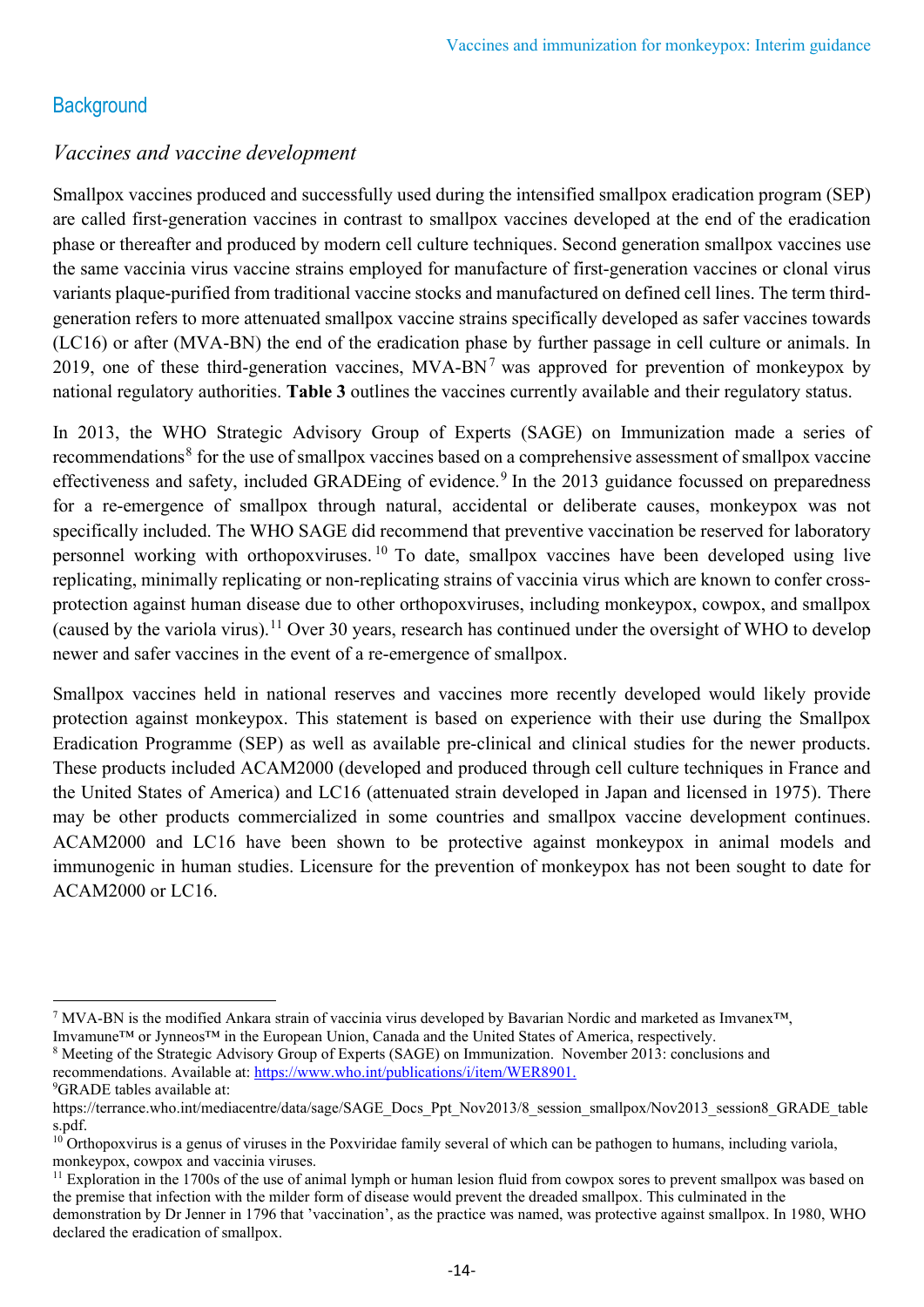In 2013, MVA-BN was approved for prevention of smallpox (in Canada and in the European Union). In 2019, MVA-BN was approved for the prevention of smallpox and monkeypox in the USA,  $^{12}$  $^{12}$  $^{12}$  and in Canada the indication was also extended to monkeypox the same year.<sup>13</sup> Pre-exposure phase III trials have demonstrated positive results for immunogenicity and efficacy and a favourable safety profile was confirmed for healthy population groups, as well as for people with HIV, atopic dermatitis and haematopoietic stem cell transplants (see references below). No cases of myocarditis were reported but data evaluating this outcome were limited. While there is limited clinical data on the use of vaccines to prevent monkeypox, the effectiveness of MVA-BN against monkeypox was extrapolated from human immunogenicity trials and efficacy data from pre-clinical studies in comparison with ACAM2000. Further information is provided later in the references to this document.

While MVA-BN has not been specifically studied in a clinical trial in pregnant women or children, the same non-replicating MVA viral vector is used as a platform for other vaccines including MVA-filo (marketed as Mvabea<sup>™</sup>) against Ebola virus disease (EVD).<sup>[14](#page-14-2)</sup> This EVD vaccine is approved in the European Union for adults and children aged one year and older. The MVA viral vector platform is also being used to develop a vaccine against infection with respiratory syncytial virus (RSV). Data from nine published studies on MVA-BN as a viral vector platform for prevention of Ebola or RSV support the favourable safety profile of the product and some data suggest that immune response to MVA is not altered by serving as a vector. In addition, animal models have shown no evidence of fetal harm.

# *Vaccine safety*

Expected vaccine-related common reactions following use of smallpox vaccines are usually mild to moderate in severity and include local reactions such as pain, redness or inflammation of the injection site, and systemic reactions such as fever, malaise, headache, chills, nausea, fatigue, and lymphadenopathy. The frequency and severity of such reactions vary by vaccine and individual characteristics of the vaccinee. Serious adverse events are rare. Guidance for countries on smallpox vaccine safety surveillance was published by WHO in 2018.[15](#page-14-3)

In 2015, the WHO Global Advisory Committee on Vaccine Safety (GACVS) reviewed the evidence on the safety of replicating and non-replicating smallpox vaccines.<sup>[16](#page-14-4)</sup> The Committee was provided with safety information on several smallpox vaccines to make informed decisions regarding emergency reserves and future use. The safety update also included an overview of the safety of smallpox vaccines used by the SEP. Detailed safety information was provided for the replicating<sup>[17](#page-14-5)</sup> vaccine ACAM2000 and the non-replicating MVA-BN smallpox vaccines. The GACVS noted that no new safety concerns had been observed with the ACAM2000 (USA), LC16 (Japan) or MVA-BN (Denmark) vaccines. Following summarizes current information on smallpox vaccine safety.

<span id="page-14-0"></span> $12$  In the USA, MVA-BN, commercialized as JYNNEOS, is a vaccine Indicated for prevention of smallpox and monkeypox disease in adults 18 years of age and older determined to be at high risk for smallpox or monkeypox infection

<span id="page-14-1"></span><sup>&</sup>lt;sup>13</sup> Health Canada expanded the approval of MVA-BN, commercialized as IMVAMUNE®, to include additional indications – specifically, monkeypox and related orthopoxvirus infections and disease in adults 18 years of age and older determined to be at high risk for exposure. The European Medicines Agency has approved MVA-BN, commercialized as IMVAMEX®, for the prevention of smallpox.

<span id="page-14-2"></span> $14$  Mvabea is given as a single injection about 8 weeks after an injection of Zabdeno.

<span id="page-14-3"></span><sup>&</sup>lt;sup>15</sup> Identifying and responding to serious adverse events following immunization, following use of smallpox vaccine during a public [health emergency: a guidance document for smallpox vaccine safety surveillance \(who.int\)](https://apps.who.int/iris/handle/10665/337041)

<span id="page-14-4"></span><sup>&</sup>lt;sup>16</sup> Global Advisory Committee on Vaccine Safety, 2–3 December 2015. [https://www.who.int/publications/i/item/who-wer9103-21-](https://www.who.int/publications/i/item/who-wer9103-21-32) [32https://www.who.int/publications/i/item/who-wer9103-21-32,](https://www.who.int/publications/i/item/who-wer9103-21-32) accessed 24 May 2022.

<span id="page-14-5"></span>Replicating viral vectors retain the ability to make new viral particles alongside delivering the vaccine antigen when used as a vaccine delivery platform.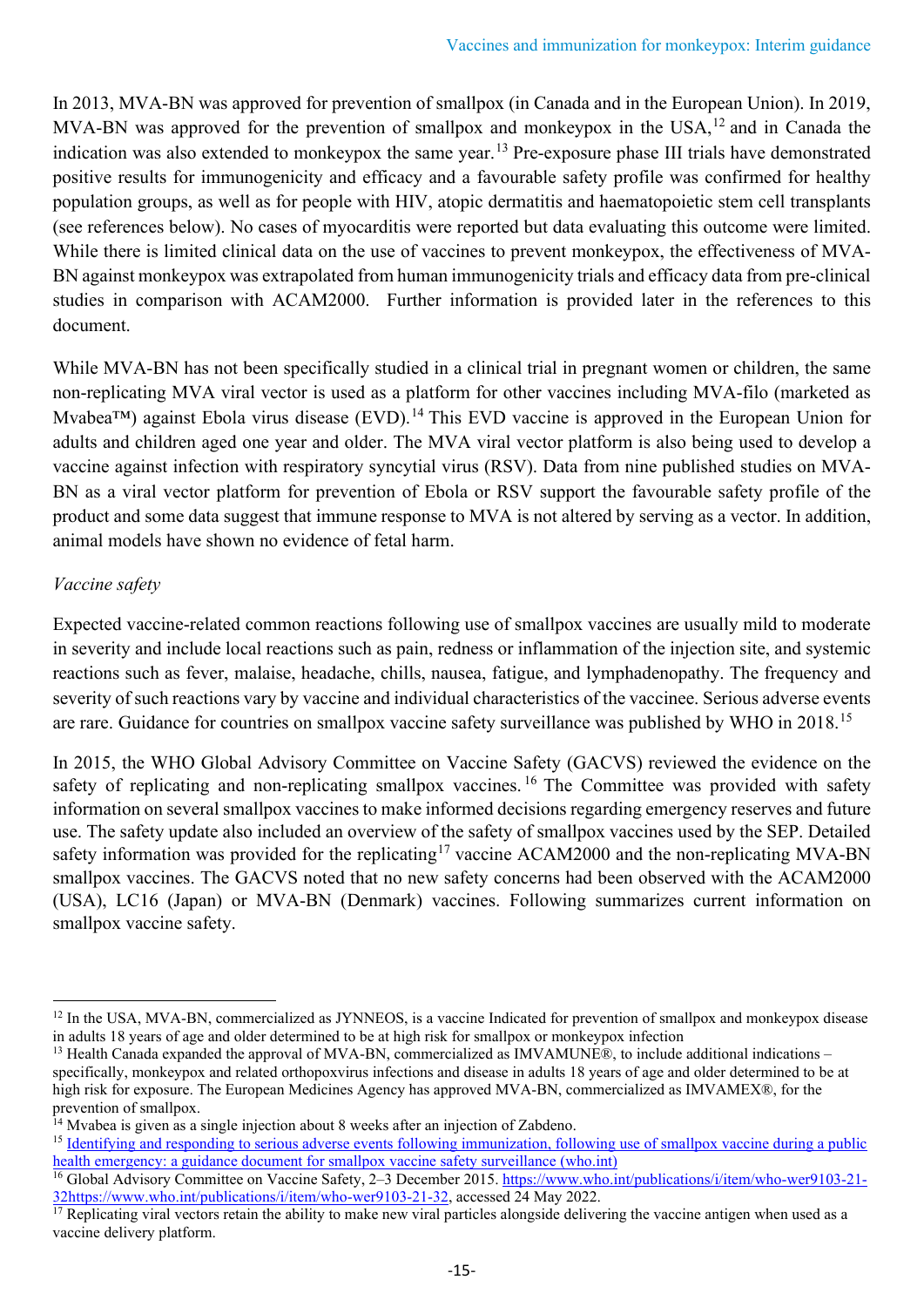The vaccine LC16 is the only smallpox vaccine licensed for use in children of all ages. There is little safety information on ACAM2000 or LC16 among pregnant women, and no data on use of ACAM2000 in children. The GACVS recommended that any use of smallpox vaccines be guided by the anticipated risk versus benefit presented during various outbreak or exposure scenarios. Known side effects, adverse events and contraindications for different smallpox vaccines are outlined below. The GACVS noted that while the risk of a smallpox outbreak remains low, outbreaks of, or exposures to, other orthopoxviruses may occur and adequate screening procedures may minimize any risks associated with vaccination.

## ACAM2000 (USA)

ACAM2000 is [contraindicated](https://www.fda.gov/media/75792/download) in persons with a weakened immune system (e.g., leukemia, HIV, AIDS, transplant recipients, people with cancer that has spread, and those undergoing treatment with medicines that suppress the immune system such as steroids, prednisone, and cancer drugs). Individuals with skin conditions such as eczema, dermatitis or psoriasis who are at increased risk of complications can be vaccinated with caution.

ACAM2000 should not be used in pregnant women, or in infants or young children. Use of ACAM2000 should also be avoided in women who are breastfeeding.

Common side effects of ACAM2000 include inoculation site reactions, lymphadenitis, and constitutional symptoms, such as malaise, fatigue, fever, myalgia, and headache. Serious adverse events associated with ACAM2000 include rare, generalized reactions such as progressive vaccinia (PV), generalized vaccinia (GV), skin infections, erythema multiforme including Stevens-Johnson syndrome, and eczema vaccinatum (EV). Cardiac manifestations such as myocarditis and pericarditis and neurological manifestations like post-vaccinial encephalitis (PVE), encephalomyelitis (PVEM), or encephalopathy have been reported.

It is very important for the ACAM2000 recipient to properly care for the vaccination site to prevent the virus in the vaccine from spreading and infecting another part of the body and other people as accidental infection can occur, most frequently through inoculation of the eyelids or conjunctiva, although accidental infection of other body sites such as mouth, lips, genitalia and anus is also possible. In most patients this occurred 5-12 days after vaccination.

If vaccination is being considered for someone who lives in the same household with or has close contact with a vulnerable person, ACAM2000 should be avoided if possible; otherwise careful precautions must be taken by the vaccinee to avoid contact with infants, children, pregnant women or other persons in the household who may be at risk. Although it is not known whether vaccine virus or antibodies are secreted in human milk. live vaccinia virus could be inadvertently transmitted from a mother to her infant through direct contact.

It should be noted that in unvaccinated persons who are accidentally infected by someone who has recently received the vaccine, serious health problems can also occur. Unvaccinated persons who are pregnant, or have problems with their heart or immune system, or have skin problems like eczema, dermatitis, psoriasis, and who have close contact with a vaccine recipient are at an increased risk for serious problems if they become infected with the vaccine virus, either by being vaccinated, or by being in close contact with a person who was vaccinated.

## LC16 vaccination (Japan)

The LC16 vaccine should be used with caution in any person who is immunosuppressed or has atopic dermatitis as outlined above, or during pregnancy, or who has experienced an allergic reaction to any vaccine component. Health care providers and vaccine administrators must be prepared to manage any anaphylactic reaction following administration of LC16.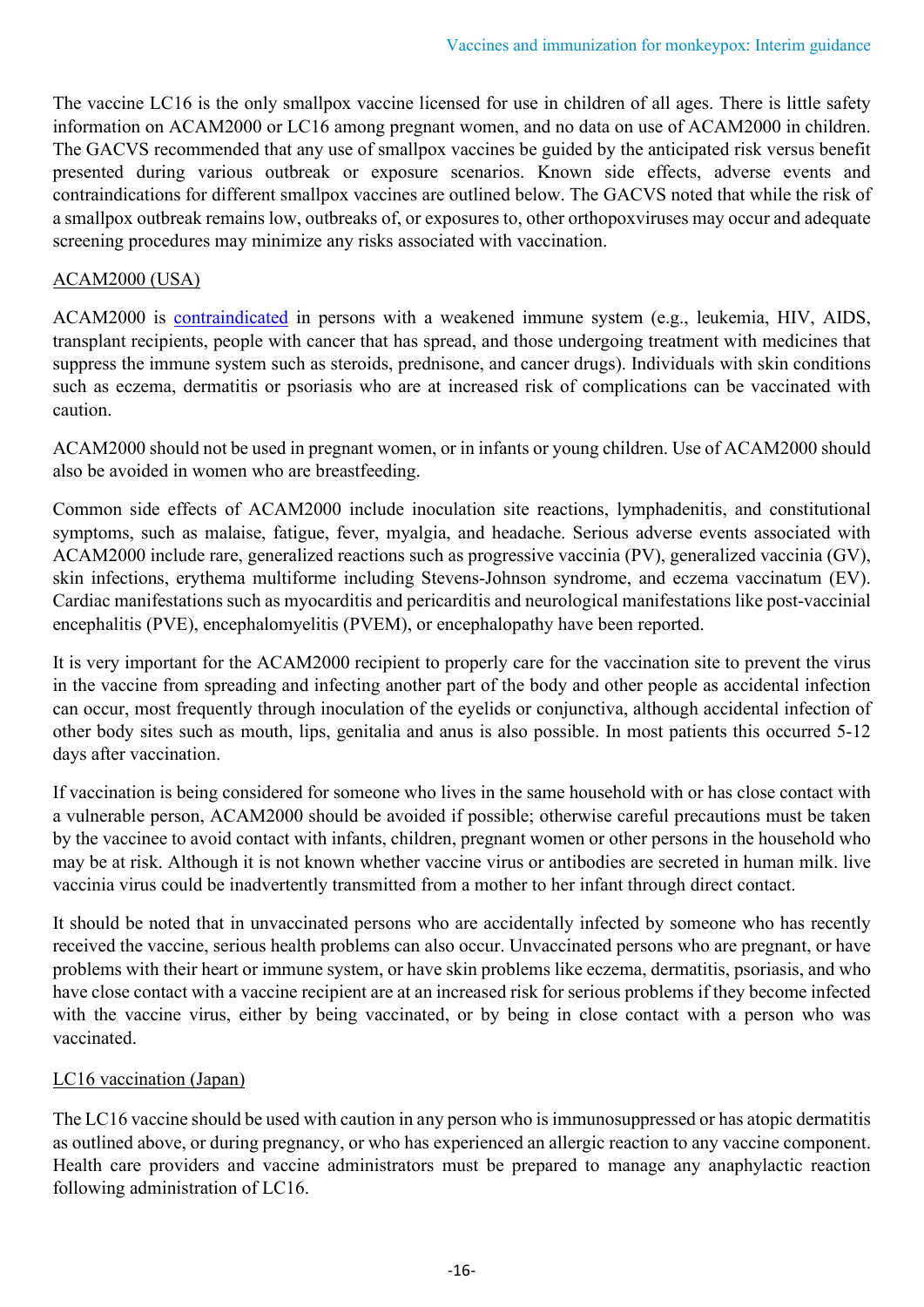Minor side effects seen following administration of  $LC16^{18}$  $LC16^{18}$  $LC16^{18}$  $LC16^{18}$  vaccine include lymphadenopathy, fever, fatigue, rash, erythema at the inoculation site, joint pain, swelling at the inoculation site and autoinoculation as described above. The incidence of side effects for primary vaccinees is significantly higher than for revaccinees. No serious adverse events have been reported.

## MVA-BN (Denmark)

The MVA-BN vaccine should be used with caution in any person who has experienced an allergic reaction to any vaccine component. Health care providers and vaccine administrators must be prepared to manage any anaphylactic reaction following administration of MVA-BN.

The most common side effects (in more than one in 10 vaccinees) associated with administration of [MVA-BN](https://www.fda.gov/media/131078/download) were injection site reactions (pain, redness, swelling, induration, itching) and systemic reactions such as muscle pain, headache, fatigue, nausea, myalgia and chills. Persons with atopic dermatitis may experience more intense local skin reactions (such as redness, swelling and itching) and other general symptoms (such as headache, muscle pain, feeling sick or tired), as well as a flare-up or worsening of their skin condition.

# *Vaccine research*

The targeted use of smallpox and monkeypox vaccines are expected to contribute to controlling and preventing the onward spread of monkeypox, in the context of a comprehensive public health response as outlined above. However, data on the effectiveness of these vaccines in the prevention of monkeypox in clinical practice and in field settings and are limited and many unknowns remain on their clinical effects and most appropriate use in different contexts.

All efforts should be made to administer vaccines for monkeypox within a framework of collaborative research and randomized clinical trial (RCT) protocols with standardized data collection tools for clinical and outcome data. This will allow the rapid generation of safety and effectiveness data for the use of vaccines for different purposes, in different at-risk groups and in different settings, and document their performance. When an RCT design is not possible, vaccines may be used under expanded access protocols such as Monitored Emergency Use of Unregistered and Investigational Interventions (MEURI).<sup>19</sup>

Such field- and practice-based research using standard protocols will also provide much needed information on transmission dynamics of monkeypox and clinical features of the disease.

# *Vaccine reserves*

WHO and some Member States hold strategic reserves of first-generation smallpox vaccines for health security preparedness in the event of a re-emergence of smallpox through natural, accidental or deliberate causes. These first-generation vaccines are not recommended for use for monkeypox. Further information will be provided on vaccine reserves as required.

# *Information for the public*

Information for the general public on vaccines for monkeypox is available in the form of  $Q&AA$  on the WHO website.

<span id="page-16-0"></span><sup>&</sup>lt;sup>18</sup> LC16 package insert unofficially translated here: [https://www-info-pmda-go-](https://www-info-pmda-go-jp.translate.goog/go/pack/631340KD1037_2_04/?_x_tr_sl=ja&_x_tr_tl=en&_x_tr_hl=en&_x_tr_pto=sc)

<span id="page-16-1"></span>ip.translate.goog/go/pack/631340KD1037\_2\_04/?\_x\_tr\_sl=ja&\_x\_tr\_tl=en&\_x\_tr\_hl=en&\_x\_tr\_pto=sc 19 World Health Organization. (2016). Guidance for managing ethical issues in infectious disease outbreaks. World Health Organization. <https://apps.who.int/iris/handle/10665/250580>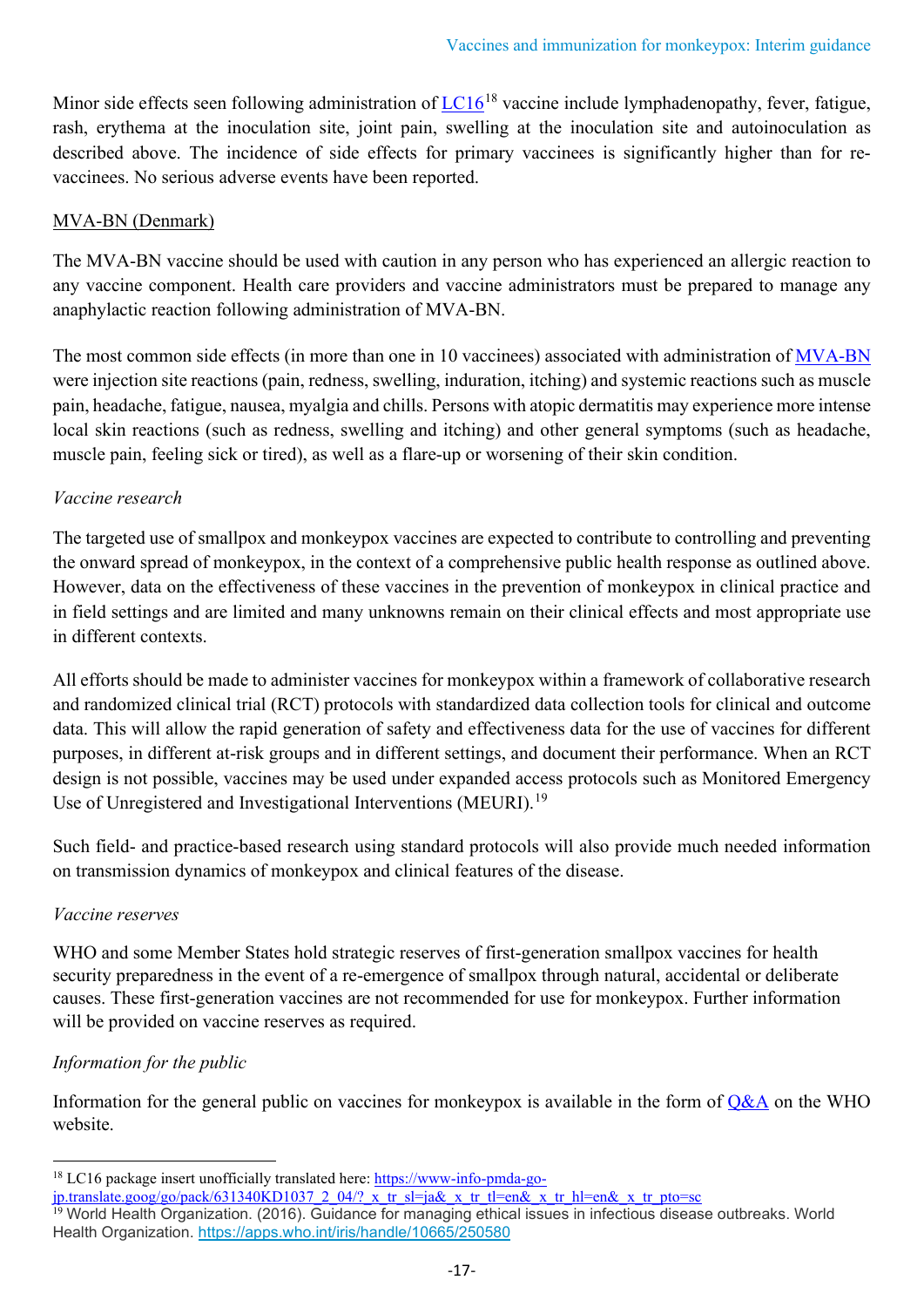## *Other considerations and next steps*

Along with this Interim guidance on Vaccines and immunization for monkeypox, WHO will also publish operational guidance for immunization programmes and an updated safety review.

WHO has published the following interim guidance to support countries to respond to the multi-country outbreak of monkeypox. These are provided here for reference.

[WHO interim guidance on surveillance and contact-tracing.](https://apps.who.int/iris/bitstream/handle/10665/354486/WHO-MPX-Surveillance-2022.1-eng.pdf?sequence=1&isAllowed=y)

[WHO interim guidance on laboratory testing for monkeypoxvirus.](https://apps.who.int/iris/bitstream/handle/10665/354488/WHO-MPX-Laboratory-2022.1-eng.pdf)

[Clinical management and infection prevention and control for monkeypox](https://www.who.int/publications/i/item/WHO-MPX-Clinical-and-IPC-2022.1)

[Monkeypox: public health advice for gay, bisexual and other men who have sex with men.](https://www.who.int/news/item/25-05-2022-monkeypox--public-health-advice-for-gay--bisexual-and-other-men-who-have-sex-with-men)

WHO is also publishing:

Interim guidance on Community protection, risk communication and community engagement.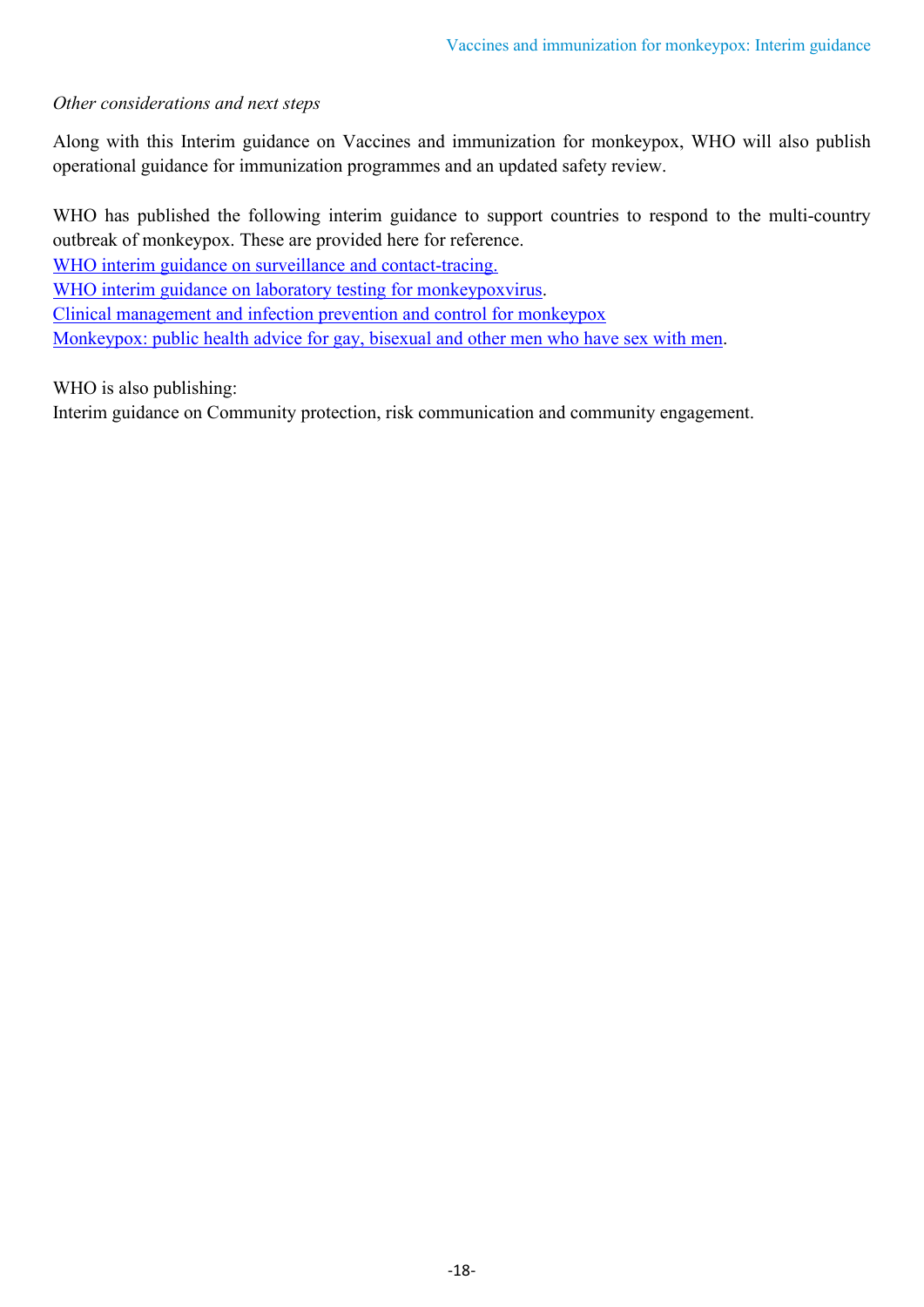Table 1. Use of vaccines for post-exposure prophylaxis (PEP) for prevention of monkeypox according to exposure risk: WHO interim recommendations (June 2022)

| <b>Exposure</b>  | <b>Description of exposure</b>                                                                                                                                                                                                                                                                                                                                                                                                                                                                                                                                                                                                                                                                                                                                                                                                                                                                                                                                                                                              | <b>Post-exposure</b>                                                                                        | <b>Vaccine</b>                           |
|------------------|-----------------------------------------------------------------------------------------------------------------------------------------------------------------------------------------------------------------------------------------------------------------------------------------------------------------------------------------------------------------------------------------------------------------------------------------------------------------------------------------------------------------------------------------------------------------------------------------------------------------------------------------------------------------------------------------------------------------------------------------------------------------------------------------------------------------------------------------------------------------------------------------------------------------------------------------------------------------------------------------------------------------------------|-------------------------------------------------------------------------------------------------------------|------------------------------------------|
| risk             |                                                                                                                                                                                                                                                                                                                                                                                                                                                                                                                                                                                                                                                                                                                                                                                                                                                                                                                                                                                                                             | prophylaxis (PEP)                                                                                           |                                          |
| High             | Direct exposure of skin or mucous membranes to<br>skin or respiratory secretions of a person with<br>confirmed, probable or suspected monkeypox,<br>their body fluids (e.g., lesion vesicular or pustular<br>fluid) or potentially infectious material (including<br>clothing or bedding) if not wearing appropriate<br>PPE. This includes:<br>• inhalation of droplets or dust from cleaning<br>contaminated rooms<br>· mucosal exposure due to splashes from body<br>fluids<br>• physical contact with someone who has<br>monkeypox, including direct contact during<br>sexual activities. This includes face-to-face, skin-<br>to-skin or mouth-to-skin contact or exposure to<br>body fluids or contaminated materials or objects<br>(fomites)<br>• normally sharing a residence (permanently or<br>occasionally) during the presumed incubation<br>period with a person who has been diagnosed<br>with monkeypox, or<br>• a penetrating sharps injury from a<br>contaminated device or through contaminated<br>gloves. | Post-exposure<br>prophylaxis (PEP)<br>is recommended<br>with vaccine<br>appropriate for<br>each individual* | <b>ACAM2000</b><br><b>LC16</b><br>MVA-BN |
| Medium           | • no direct contact but close proximity in the<br>same room or indoor physical space as a<br>symptomatic monkeypox patient, if not wearing<br>appropriate PPE (see interim guidance on Clinical<br>management of monkeypox and infection<br>prevention and control).                                                                                                                                                                                                                                                                                                                                                                                                                                                                                                                                                                                                                                                                                                                                                        | Post-exposure<br>prophylaxis (PEP)<br>is recommended<br>with vaccine<br>appropriate for<br>each individual* | <b>ACAM2000</b><br><b>LC16</b><br>MVA-BN |
| Low /<br>Minimal | • contact with a person with confirmed, probable<br>or suspected monkeypox or an environment that<br>may be contaminated with monkeypox virus,<br>while wearing appropriate PPE and without any<br>known breaches of PPE or of donning and doffing<br>procedures.<br>• community contact or contact in an outdoor<br>setting with a symptomatic case<br>• no known contact with a symptomatic<br>monkeypox case in the last 21 days or<br>• laboratory personnel handling routine clinical<br>blood samples or other specimens not directly<br>related to monkeypox diagnostic testing.                                                                                                                                                                                                                                                                                                                                                                                                                                     | Post-exposure<br>prophylaxis (PEP)<br>is not<br>recommended                                                 | N/A                                      |

PPE: personal protective equipment. N/A: not applicable. \*See text or Table 2 of interim guidance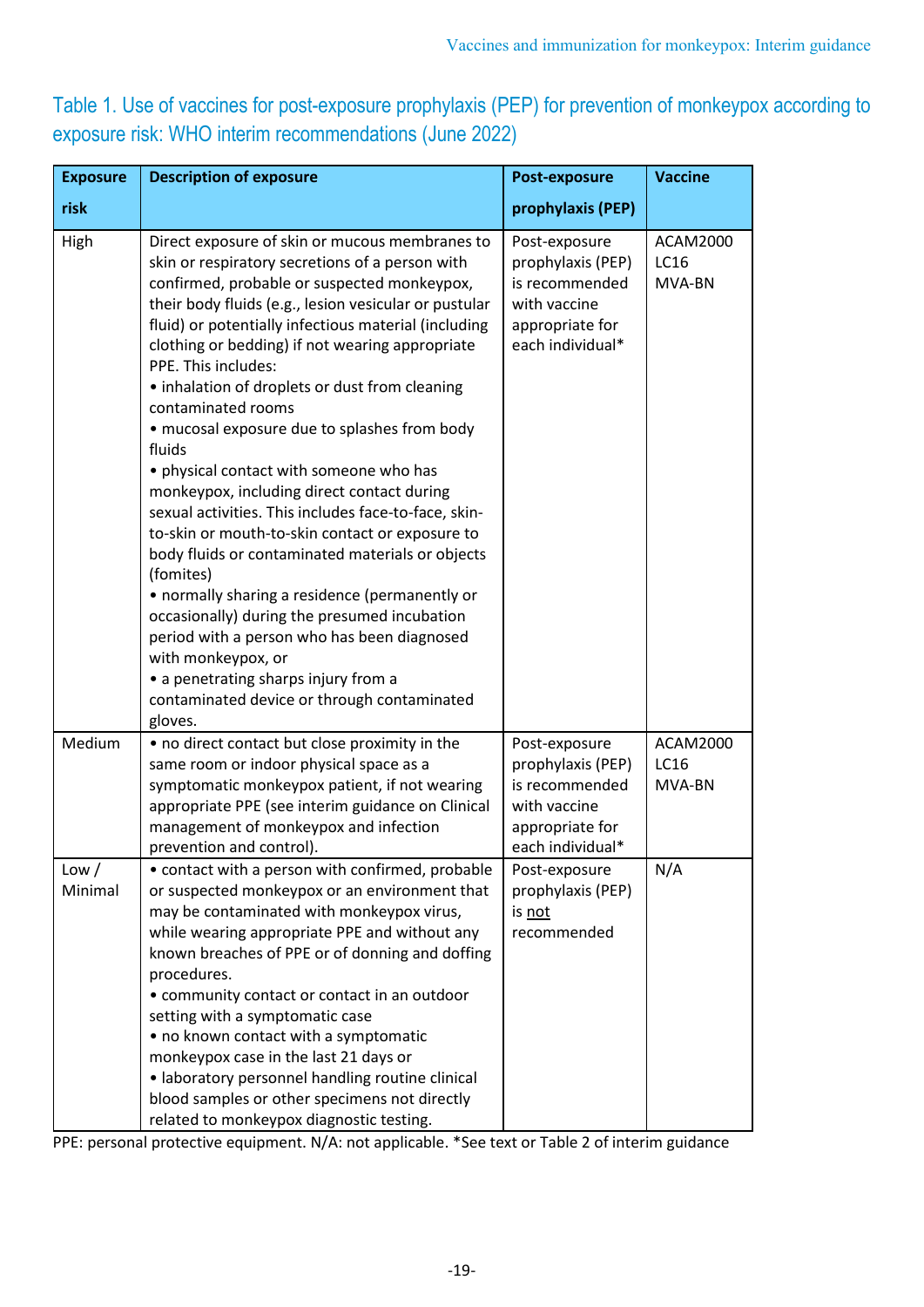# Table 2. Use of vaccines for pre-exposure prophylaxis (PrEP) for prevention of monkeypox: WHO interim recommendations (June 2022)

For reference to principles underpinning the recommendations, see the introduction to this guidance.

| <b>Population group</b>                                                                                                                                                                                                                                      | <b>Recommendations for</b><br>vaccination<br>(WHO SAGE, 2013) | <b>Interim</b><br>recommendations for<br>vaccination<br>(WHO Health Emergency<br>Programme, 2022) |
|--------------------------------------------------------------------------------------------------------------------------------------------------------------------------------------------------------------------------------------------------------------|---------------------------------------------------------------|---------------------------------------------------------------------------------------------------|
| General population                                                                                                                                                                                                                                           | Not recommended                                               | Not recommended                                                                                   |
| Health workers at risk of exposure,<br>research laboratory personnel,* clinical<br>laboratory personnel performing<br>diagnostic testing for<br>orthopoxviruses,** and designated<br>response team members at risk for<br>occupational exposure to monkeypox | Recommended<br><b>ACAM2000</b><br><b>LC16</b>                 | Recommended<br><b>ACAM2000</b><br><b>LC16</b><br>MVA-BN                                           |
| As above - Individuals for whom<br>standard replicating vaccine is<br>contraindicated because of young age<br>(children), pregnancy, immune<br>deficiencies, immunosuppression<br>therapies*** or atopic dermatitis****                                      | Recommended<br>MVA-BN                                         | Recommended<br><b>LC16</b><br>MVA-BN                                                              |

\*Research laboratory personnel are those who handle 1) cultures or 2) animals contaminated or infected with replicationcompetent vaccinia virus, recombinant vaccinia viruses derived from replication-competent strains that can cause clinical infection and produce infectious virus in humans, or other orthopoxviruses that infect humans (e.g., *Monkeypox virus*, *Cowpox virus*, and *Variola virus*).

\*\* Clinical laboratory personnel who perform routine chemistry, hematology, and urinalysis testing, including for suspected or confirmed patients with monkeypox, are not included as their risk for exposure is very low.

\*\*\* Persons with immunocompromise (e.g., HIV/AIDS, leukemia, lymphoma, generalized malignancy, solid organ transplantation, therapy with alkylating agents, antimetabolites, radiation, tumour necrosis factor inhibitors, high-dose corticosteroids, hematopoietic stem cell transplant recipient <24 months post-transplant (or ≥24 months with graft-versus-host disease or disease relapse, or having autoimmune disease with immune deficiency) <https://www.cdc.gov/poxvirus/monkeypox/treatment.html>

\*\*\*\* Persons who have these conditions (e.g., atopic dermatitis, immunosuppression, pregnancy) can safely receive the vaccines recommended following consideration of risks and benefits for each individual; a risk of serious illness due to monkeypox may remain should infection occur despite PrEP. For this reason, consideration should be given to avoidance of diagnostic laboratory work or provision of care for monkeypox patients.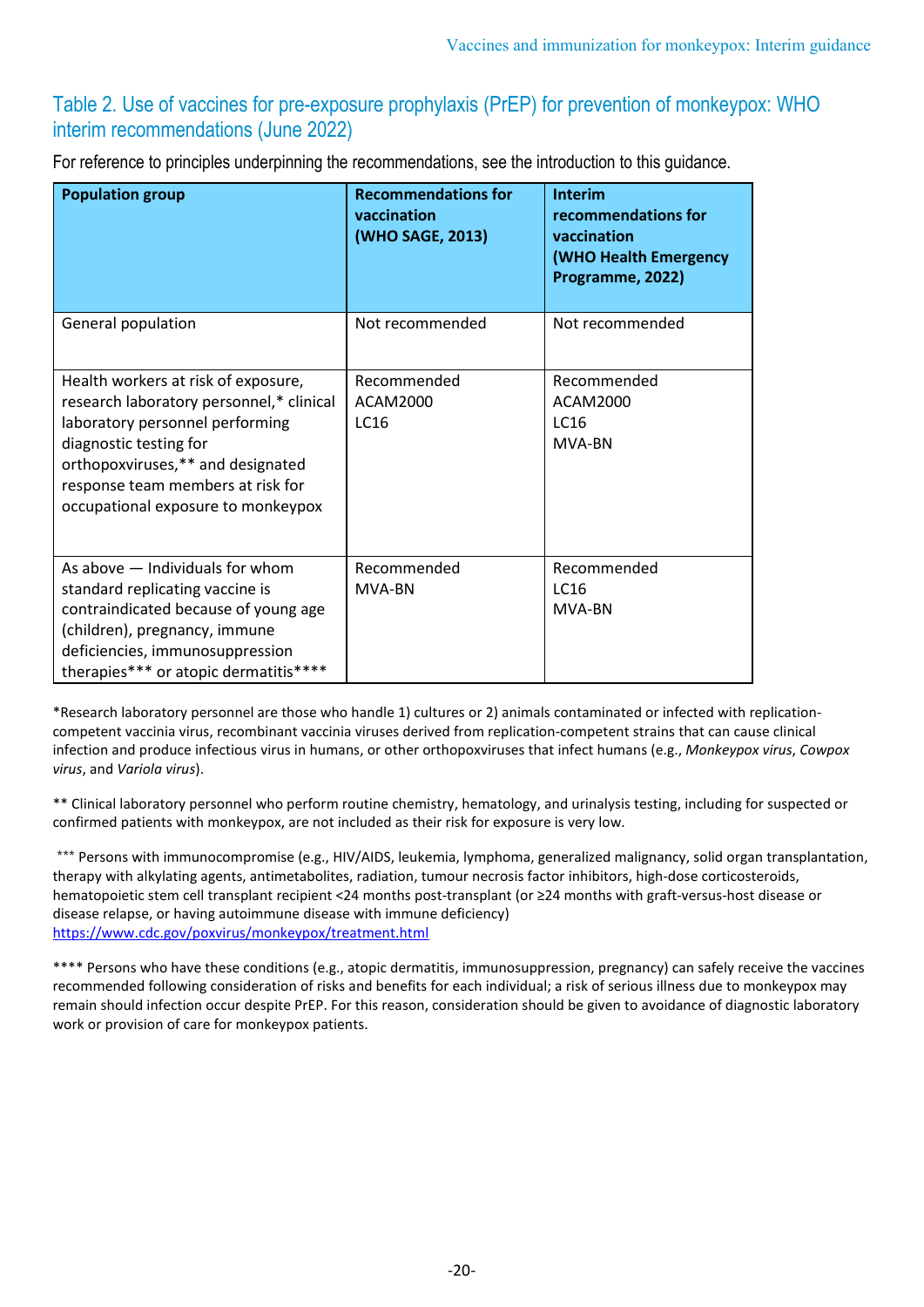| <b>Vaccine</b><br>(Manufacturer)                                               | <b>Licensed for</b><br>smallpox<br>(country, type,                                                                    | <b>Licensed for</b><br>monkeypox<br>(country, type, | <b>Considerations</b>                                                                                                                    | <b>Presentation</b>                                                                                        | Injection<br>materials                                     |
|--------------------------------------------------------------------------------|-----------------------------------------------------------------------------------------------------------------------|-----------------------------------------------------|------------------------------------------------------------------------------------------------------------------------------------------|------------------------------------------------------------------------------------------------------------|------------------------------------------------------------|
|                                                                                | date)                                                                                                                 | date)                                               |                                                                                                                                          |                                                                                                            |                                                            |
| <b>MVA-BN</b><br>(Bavarian<br>Nordic)<br>3rd generation                        | EU: Imvanex<br>has been<br>authorised<br>under<br>exceptional<br>circumstances<br>(2013)<br>Canada: Full<br>MA (2013) | USA, full MA<br>(2019)<br>Canada, full MA<br>(2019) | Very limited<br>supply<br>Liquid-frozen<br>formulation,<br>approved for<br>use in the<br>general adult<br>population<br>Two doses four   | Liquid frozen or<br>lyophilized<br>(freeze-dried)<br>Single dose<br>vials<br>(Multidose vials<br>possible) | Needle and<br>syringe<br>(sub-cutaneous<br>administration) |
|                                                                                | USA: Full MA<br>(2019)                                                                                                |                                                     | weeks apart                                                                                                                              |                                                                                                            |                                                            |
| <b>LC16</b><br>(KM Biologics)<br>3rd generation                                | Japan - Full MA<br>(1975)<br>USA - EIND<br>(2014)                                                                     | <b>No</b>                                           | Approved for<br>use in infants<br>and children<br>(all ages) as<br>well as adults<br>(all ages)                                          | Freeze-dried<br>Multidose vials                                                                            | <b>Bifurcated</b><br>needle                                |
| ACAM20<br>(Emergent<br><b>BioSolutions)</b><br>2nd generation                  | USA - Approved                                                                                                        | USA - EIND for<br>PEP                               | Approved for<br>use in adults<br>aged $18 - 64$<br>years of age.<br>Earlier<br>production by<br>Sanofi Pasteur<br>approved in<br>France. | Freeze-dried<br>Multidose vials                                                                            | <b>Bifurcated</b><br>needle                                |
| Vaccinia,<br>various strains*<br>from national<br>production<br>1st generation | Various<br>countries<br>Various<br>national<br>production<br>(SEP), held by<br>various<br>countries                   | <b>No</b>                                           | Regular<br>potency testing<br>recommended                                                                                                | Liquid frozen or<br>lyophilized vials<br>or ampoules                                                       | <b>Bifurcated</b><br>needle                                |

# Table 3. Smallpox and monkeypox vaccine options (June 2022)

EU: European Union (European Medicines Agency). USA: United States of America (Food and Drug Administration. Canada: Health Canada. MA: market authorization. EIND: Emergency investigational new drug programme of the US Food and Drug Administration. PEP: post-exposure prophylaxis. SEP: Smallpox eradication program. \*\*For example: Wetvax/APSV; Lister/Elstree or Lancy-Vaxina.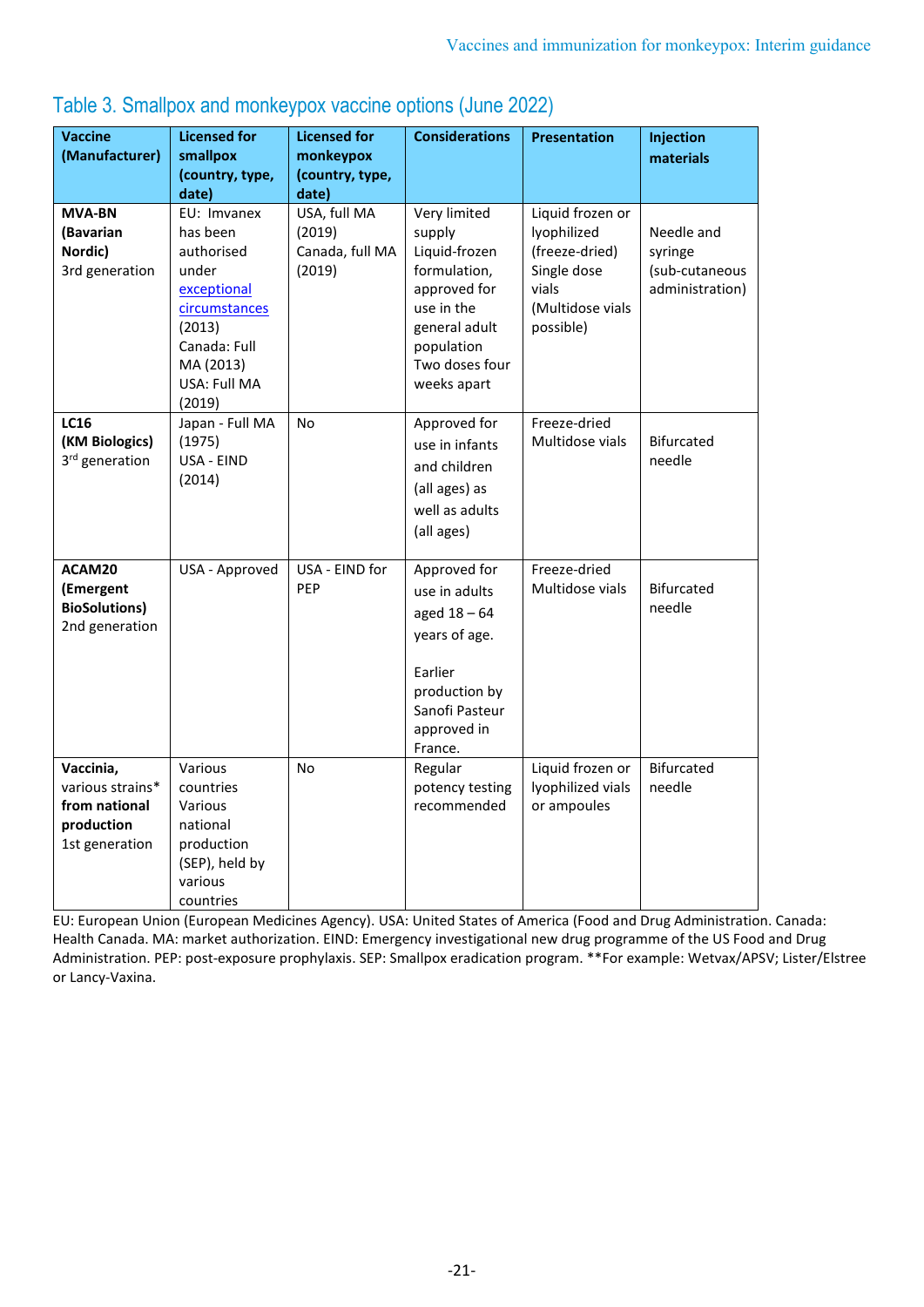# Process and methods

This rapid response interim guidance was developed in line with the methods described in the *[WHO Handbook](https://apps.who.int/iris/handle/10665/145714)  [for guideline development](https://apps.who.int/iris/handle/10665/145714)* and led by the WHO Secretariat. Where possible, initial content and recommendations were drawn from published WHO recommendations and reports. The [WHO](https://apps.who.int/iris/handle/10665/242166)  [Recommendations on Smallpox vaccine](https://apps.who.int/iris/handle/10665/242166) (2014) were published following consultation of the WHO Strategic Advisory Group of Experts (SAGE) on Immunization which had relied on GRADE methods. Also consulted were the [Summary report on first, second and third generation smallpox vaccines](https://terrance.who.int/mediacentre/data/sage/SAGE_Docs_Ppt_Nov2013/8_session_smallpox/Nov2013_session8_smallpox_vaccine.pdf) (2013), the Report of the Global Advisory Committee on Vaccine Safety (GACVS) on [Safety of Smallpox vaccines](https://www.who.int/publications/i/item/who-wer9103-21-32) (2015), the [Operational framework](https://apps.who.int/iris/handle/10665/259574) for deployment of WHO smallpox vaccine reserves for a smallpox event (2017) and WHO guidance on [Identifying and responding to serious adverse events following immunization](https://www.who.int/publications/i/item/9789241565677) (2018) for smallpox vaccine safety surveillance. Information on monkeypox was drawn from a draft version of the *Monkeypox field guide* (unpublished) as reflected in the OpenWHO training [Monkeypox: Epidemiology,](https://openwho.org/courses/monkeypox-intermediate)  [preparedness and response](https://openwho.org/courses/monkeypox-intermediate) for African outbreak contexts. A rapid scoping review of the literature was also carried out.

Drawing on these and other documents published by WHO Member States (see below), and with support of WHO staff with expertise in smallpox and monkeypox, vaccines and immunization, vaccine safety monitoring, regulatory standards, and vaccine research and development, draft interim recommendations were discussed on 22 May and on 31 May 2022 by the [Ad-hoc SAGE Working Group on smallpox and monkeypox vaccines,](https://www.who.int/groups/strategic-advisory-group-of-experts-on-immunization/working-groups/smallpox-and-monkeypox-vaccines) which served as the Guideline Development Group for this interim guidance, and further also shared with [SAGE](https://www.who.int/groups/strategic-advisory-group-of-experts-on-immunization/agenda-setting-process-and-topics) members for comment. All feedback received was addressed in this document.

# **Limitations**

Information on optimal control strategies for monkeypox remains limited. While existing smallpox vaccines are considered to provide protection against monkeypox, in general, there is limited clinical data on the use of vaccines for this purpose. These evidence-informed interim recommendations take into consideration these limitations and initial vaccine supply constraints. An updated systematic review of the literature is underway and will inform future iterations of these recommendations.

# Plans for updating

WHO continues to monitor the situation closely for any changes that may affect this interim guidance. Should any factors change, WHO will issue an update. A full review of evidence is planned for the WHO SAGE meeting in October 2022 which will lead to updated recommendations. In the absence of updates, this interim guidance will expire six months after the date of publication.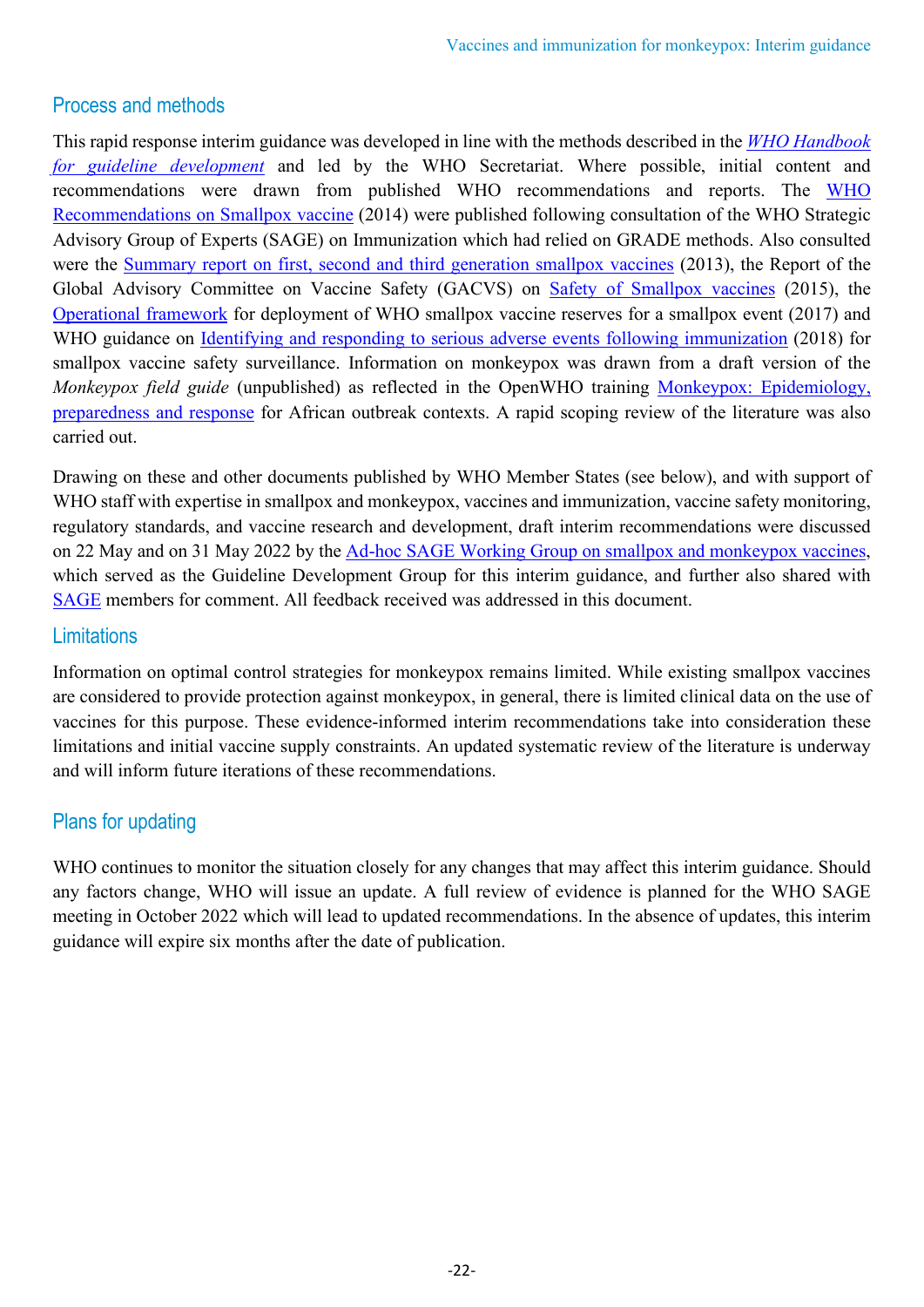# **Contributors**

**WHO core team**: Madhava Ram Balakrishnan (Pharmacoviligance, Access to Medicines and Health Products), Tracey Goodman (Essential Programme on Immunization), Alexandra Hill (Epidemic and Pandemic Preparedness, Health Emergencies Programme), Joachim Hombach (Agenda, Policy and Strategy, Immunization, Vaccines and Biologicals), Rosamund Lewis (Smallpox Secretariat, Emerging Diseases and Zoonoses, Health Emergencies Programme), Melanie Marti (Agenda, Policy and Strategy, Immunization, Vaccines and Biologicals), Elisabeth Pluut (Vaccines and Immunization Devices Assessment, Access to Medicines and Health Products).

**WHO Steering Committee**. Lisa Askie, Madhava Ram Balakrishnan, Tracey Goodman, Ana Maria Henao-Restrepo, Alexandra Hill, Joachim Hombach, Ivan Ivanov, Rosamund Lewis, Melanie Marti, Jairo Mendez Rico, Deusdedit Mubangizi, Shanthi Narayan Pal, Richard Pebody, William Perea, Anna Minta, Katherine O'Brien, Elisabeth Pluut, Alice Simniceanu, Tieble Traore, Pushpa Wijesinghe, Halima Yarow.

**Members of the ad hoc SAGE Working Group on smallpox and monkeypox vaccines:** Kathleen M. Neuzil (Chair, University of Maryland, United States of America, Member of WHO SAGE). Joel Breman (Fogarty International Centre, United States), Clarissa Damaso (Federal University of Rio de Janeiro, Brazil), Poh Lian Lim (National Centre for Infectious Diseases, Singapore, Member WHO Health and Security Interface Technical Advisory Group), Raina Macintyre (University of New South Wales, Australia), Heidi Meyer (Paul Ehrlich Institute, Germany), Andreas Nitsche (Robert Koch Institute, Germany, Member WHO Advisory Committee on Variola Virus Research), Adesola Ogunleye, Gregory Poland, Agam Rao (US Centers for Disease Control and Prevention, United States), Anne Rimoin (University of California, United States), Tomoya Saito (National Institute of Infectious Diseases, Japan), Oyewale Tomori (Redeemer's University, Nigeria).

**External advisors**: Larry Brilliant, Richard B Kennedy, Brett Peterson.

# Declaration of interests

The composition of the technical advisory groups and their declared interests can be found on the SAGE website [https://www.who.int/news-room/events/detail/2022/04/04/default-calendar/sage\\_meeting\\_april\\_2022](https://www.who.int/news-room/events/detail/2022/04/04/default-calendar/sage_meeting_april_2022)

The membership of the Ad-hoc Working Group on Smallpox and monkeypox vaccines: [https://www.who.int/groups/strategic-advisory-group-of-experts-on-immunization/working-groups/smallpox](https://www.who.int/groups/strategic-advisory-group-of-experts-on-immunization/working-groups/smallpox-and-monkeypox-vaccines)[and-monkeypox-vaccines](https://www.who.int/groups/strategic-advisory-group-of-experts-on-immunization/working-groups/smallpox-and-monkeypox-vaccines)

# Funder

Funded by WHO.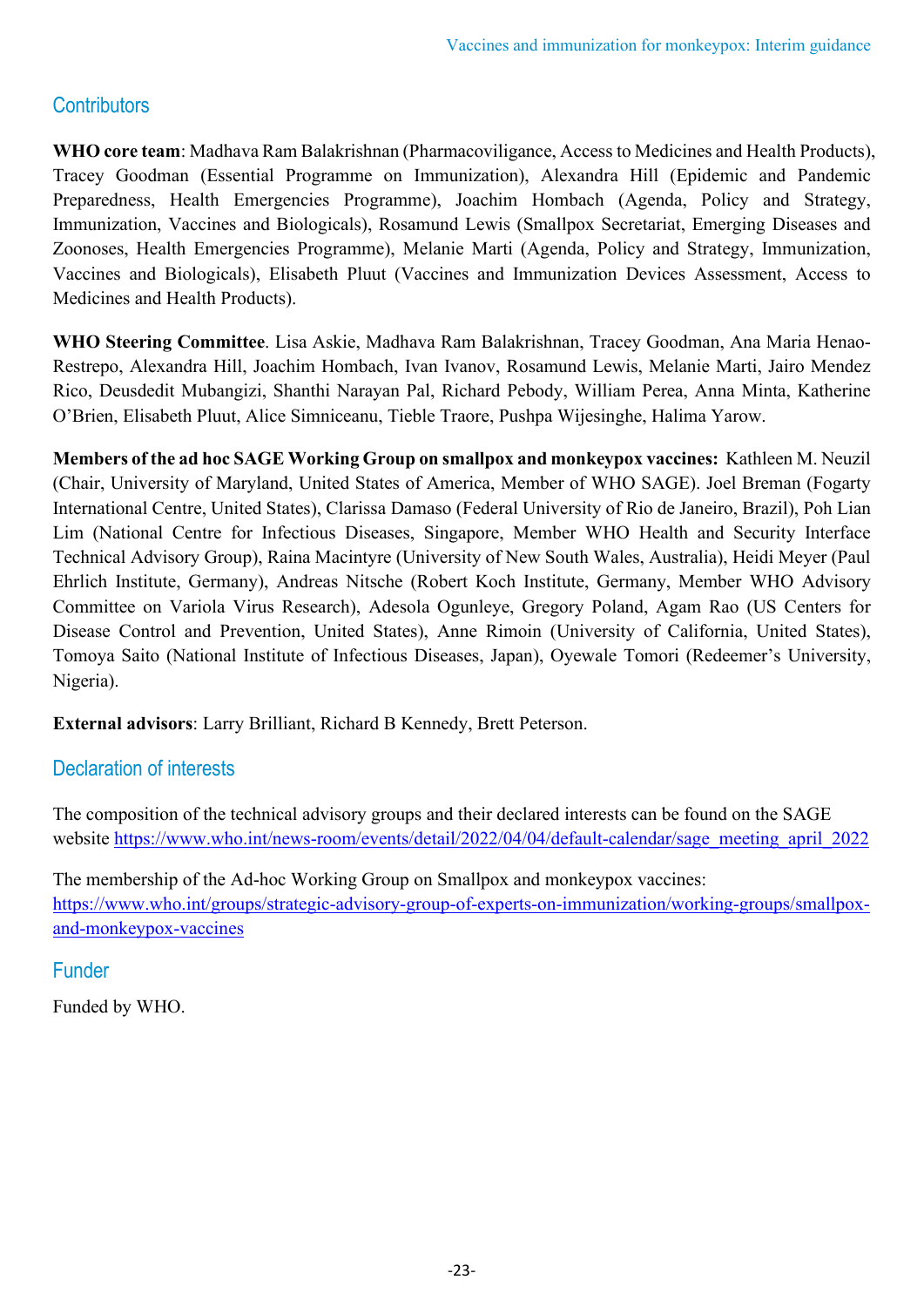# References

*Selected WHO documents, reports and recommendations on smallpox and monkeypox*

1. World Health Organization (2014). Meeting of the Strategic Advisory Group of Experts on Immunization, November 2013: conclusions and recommendations. Smallpox vaccines. Weekly Epidemiological Record, 89 (01), 1 – 19. Available from:

<https://www.who.int/publications/i/item/WER8901>

2. Meyer, Heidi and the WHO SAGE Working Group on smallpox vaccines. Summary report on first, second and third generation smallpox vaccines (2013). Available from: [https://terrance.who.int/mediacentre/data/SAGE\\_Docs\\_PptNov2013/8\\_session\\_smallpox/Nov2013\\_session8\\_smallpox](https://terrance.who.int/mediacentre/data/SAGE_Docs_PptNov2013/8_session_smallpox/Nov2013_session8_smallpox_vaccine.pdf) [\\_vaccine.pdf](https://terrance.who.int/mediacentre/data/SAGE_Docs_PptNov2013/8_session_smallpox/Nov2013_session8_smallpox_vaccine.pdf)

3. World Health Organization (2018). Identifying and responding to serious adverse events following immunization, following use of smallpox vaccine during a public health emergency: a guidance document for smallpox vaccine safety surveillance; Available from:<https://www.who.int/publications/i/item/9789241565677>

4. World Health Organization (2017). Operational framework for deployment of the World Health Organization smallpox vaccine emergency stockpile in response to a smallpox event. Available from: <https://apps.who.int/iris/handle/10665/259574>

5. World Health Organization (2015). Report of the Global Advisory Committee on Vaccine Safety. Safety of smallpox vaccines. Weekly Epidemiological Record, 91 (03), 21 – 32. Available from <https://www.who.int/publications/i/item/who-wer9103-21-32> Summary also available from: <https://www.who.int/groups/global-advisory-committee-on-vaccine-safety/topics/smallpox-vaccines>

6. World Health Organization (2020). Caring for those who care: national programmes for occupational health for health workers: policy brief; WHO, Geneva. Available from: <https://apps.who.int/iris/handle/10665/336479>

7. World Health Organization (2003). Recommendations for the production and quality control of smallpox vaccine (revised 2003). Available from: <https://www.who.int/publications/m/item/smallpox-vaccine-revised-2003-annex-1-trs-no-926>

8. World Health Organization (1968). Instructions for smallpox vaccination with bifurcated needle. Available from: <https://apps.who.int/iris/handle/10665/67962>

9. World Health Organization (2009). How to hand wash. Available from: https://cdn.who.int/media/docs/default-source/patient-safety/how-to-handwash-poster.pdf?sfvrsn=7004a09d\_7

10. World Health Organization (2022). Monkeypox. Available from: <https://www.who.int/health-topics/monkeypox>

11. World Health Organization (2022). Smallpox. Available from: <https://www.who.int/health-topics/smallpox>

13. World Health Organization (2020). OpenWHO online training. Monkeypox: Introductory course. ENG: [Monkeypox: Introduction | OpenWHO;](https://openwho.org/courses/monkeypox-introduction) FRE: [Variole du singe : Introduction | OpenWHO](https://openwho.org/courses/variole-du-singe-introduction)

14. World Health Organization (2021). Monkeypox. OpenWHO extended online training. ENG: Monkeypox epidemiology, preparedness and response for African outbreak contexts. Available from: <https://openwho.org/courses/monkeypox-intermediate> FRE: Épidémiologie de la variole du singe, préparation et réponse. Pour le contexte africain. Available from:

<https://openwho.org/courses/variole-du-singe-intermediaire>

15. World Health Organization. Prequalification of Medical Products (IVDs, Medicines, Vaccines and Immunization Devices, Vector Control). Available from:<https://extranet.who.int/pqweb/vaccines>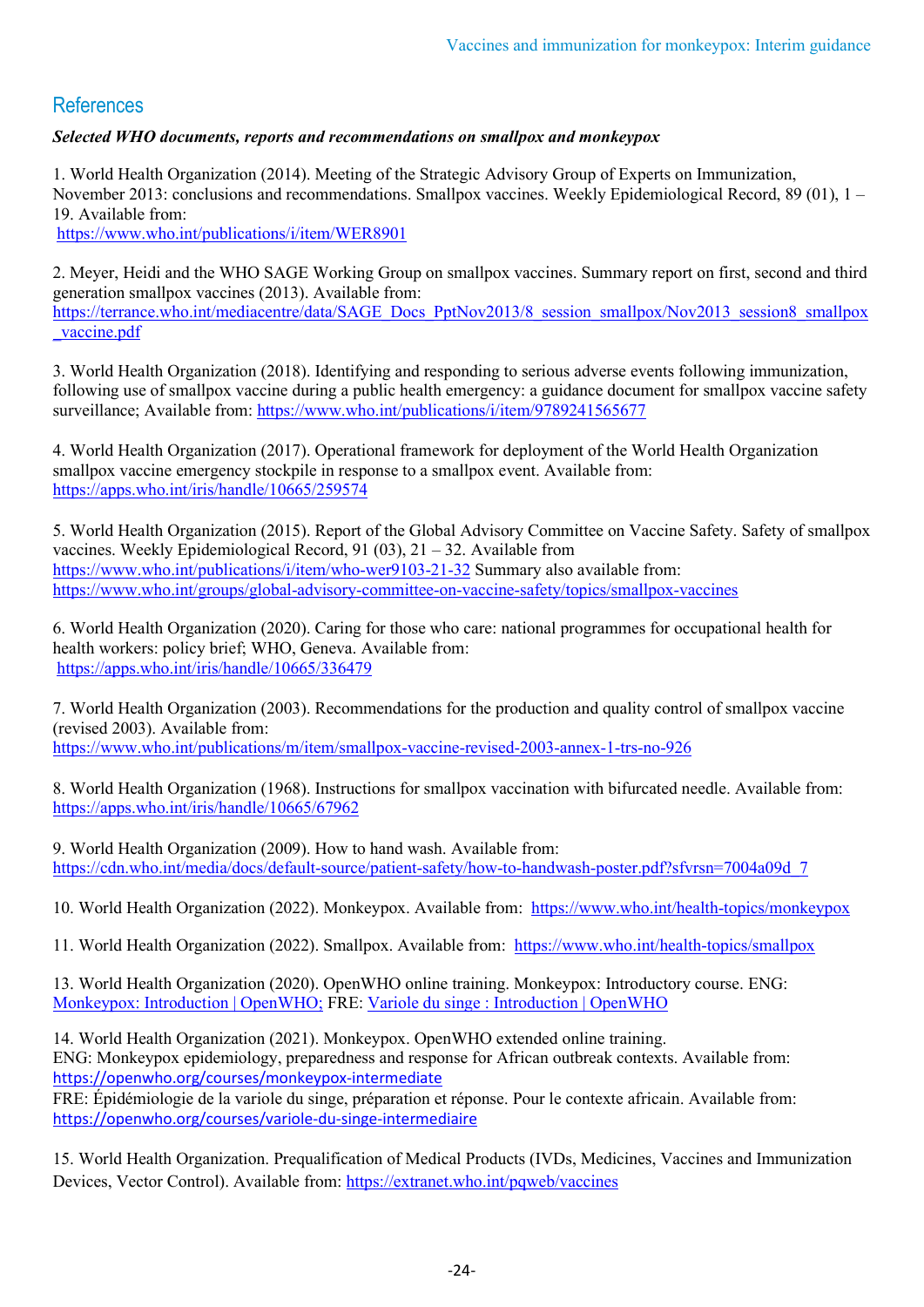#### *Selected WHO Member State documents, reports and recommendations*

16. Public Health Agency of Canada. 10 June 2022. Interim guidance on the use of Imvamune® in the context of monkeypox outbreaks in Canada. Available from : [https://www.canada.ca/content/dam/phac](https://www.canada.ca/content/dam/phac-aspc/documents/services/immunization/national-advisory-committee-on-immunization-naci/guidance-imvamune-monkeypox/summary-june-10-2022/summary-june-10-2022-en.pdf)[aspc/documents/services/immunization/national-advisory-committee-on-immunization-naci/guidance-imvamune](https://www.canada.ca/content/dam/phac-aspc/documents/services/immunization/national-advisory-committee-on-immunization-naci/guidance-imvamune-monkeypox/summary-june-10-2022/summary-june-10-2022-en.pdf)[monkeypox/summary-june-10-2022/summary-june-10-2022-en.pdf](https://www.canada.ca/content/dam/phac-aspc/documents/services/immunization/national-advisory-committee-on-immunization-naci/guidance-imvamune-monkeypox/summary-june-10-2022/summary-june-10-2022-en.pdf)

17. The United Kingdom of Great Britain and Northern Ireland Health Security Agency. 6 June 2022. Recommendations for pre and post exposure vaccination during a monkeypox incident. Available from: [https://assets.publishing.service.gov.uk/government/uploads/system/uploads/attachment\\_data/file/1080838/Recommen](https://assets.publishing.service.gov.uk/government/uploads/system/uploads/attachment_data/file/1080838/Recommendations-for-pre-and-post-exposure-vaccination-during-a-monkeypox-incident-6-june-2022.pdf) [dations-for-pre-and-post-exposure-vaccination-during-a-monkeypox-incident-6-june-2022.pdf](https://assets.publishing.service.gov.uk/government/uploads/system/uploads/attachment_data/file/1080838/Recommendations-for-pre-and-post-exposure-vaccination-during-a-monkeypox-incident-6-june-2022.pdf)

18. United States Centres for Disease Control and Prevention (CDC) (2022). Recommendations on monitoring people who have been exposed to monkeypox. Available from: <https://www.cdc.gov/poxvirus/monkeypox/clinicians/monitoring.html#exposure>

19. Rao AK et al (2022). Use of JYNNEOS (smallpox and monkeypox vaccine, live, nonreplicating) for preexposure vaccination of persons at risk for occupational exposure to orthopoxviruses: Recommendations of the Advisory Committee on Immunization Practices. Available from: [https://www.cdc.gov/mmwr/volumes/71/wr/mm7122e1.htm?s\\_cid=mm7122e1\\_w](https://www.cdc.gov/mmwr/volumes/71/wr/mm7122e1.htm?s_cid=mm7122e1_w)

20. United States Centers for Disease Control and Prevention (2022). Monkeypox. Available from: <https://www.cdc.gov/poxvirus/monkeypox/index.html>

21. Centers for Disease Control and Prevention, vaccination information for smallpox, Available from here: <https://www.cdc.gov/smallpox/clinicians/vaccination.html>

22. ACAM2000 (Smallpox Vaccine) Questions and Answers. Available from: [https://www.fda.gov/vaccines-blood](https://www.fda.gov/vaccines-blood-biologics/vaccines/acam2000-smallpox-vaccine-questions-and-answers)[biologics/vaccines/acam2000-smallpox-vaccine-questions-and-answers](https://www.fda.gov/vaccines-blood-biologics/vaccines/acam2000-smallpox-vaccine-questions-and-answers)

#### *Recently published studies and reviews*

23. Olson VA, Shchelkunov SN. Are we prepared in case of a possible smallpox-like disease emergence? *Viruses*. 2017 Aug 27;9(9):242. [https://doi.org/10.3390/v9090242.](https://doi.org/10.3390/v9090242) PMID: 32962316;

#### **ACAM2000**

24. Decker MD, et al. Enhanced safety surveillance study of ACAM2000 smallpox vaccine among US military service members. *Vaccine*. 2021 Sep 15;39(39):5541-5547. [https://doi.org/10.1016/j.vaccine.2021.08.041.](https://doi.org/10.1016/j.vaccine.2021.08.041) Epub 2021 Aug 26. PMID: 34454787.

25. Mandra AM, et al. Myopericarditis associated with smallpox vaccination among US army personnel - Fort Hood, Texas, 2018. *Disaster Med Public Health Prep*. 2021 Mar 15:1-7[. https://doi.org/10.1017/dmp.2020.478.](https://doi.org/10.1017/dmp.2020.478) Epub ahead of print. PMID: 33719991.

26. Faix DJ, et al. Prospective safety surveillance study of ACAM2000 smallpox vaccine in deploying military personnel. *Vaccine*. 2020 Oct 27;38(46):7323-7330. [https://doi.org/10.1016/j.vaccine.2020.09.037.](https://doi.org/10.1016/j.vaccine.2020.09.037) Epub 2020 Sep 20. PMID: 32967791.

27. Sarkisian SA, et al. A case series of smallpox vaccination-associated myopericarditis: Effects on safety and readiness of the active duty soldier. *Mil Med.* 2019 Jan 1;184(1-2):e280-e283. [https://doi.org/10.1093/milmed/usy159.](https://doi.org/10.1093/milmed/usy159) PMID: 29947793.

28. Pugh C, et al. Povidone iodine ointment application to the vaccination site does not alter immunoglobulin G antibody response to smallpox vaccine. *Viral Immunol.* 2016 Jul-Aug;29(6):361-6. [https://doi.org/10.1089/vim.2016.0025.](https://doi.org/10.1089/vim.2016.0025) Epub 2016 May 23. PMID: 27214505.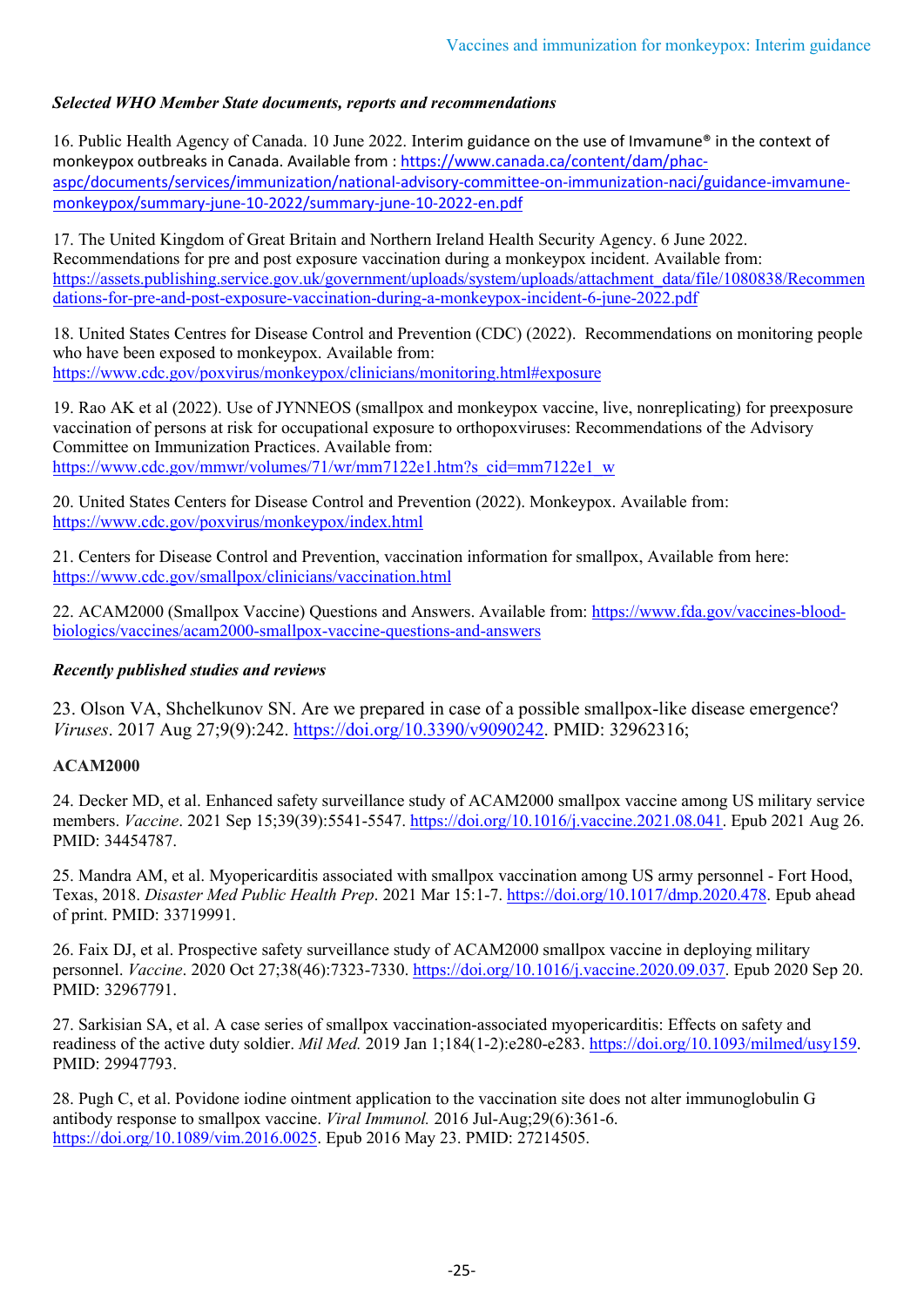29. Berhanu A, et al. Treatment with the smallpox antiviral tecovirimat (ST-246) alone or in combination with ACAM2000 vaccination is effective as a postsymptomatic therapy for monkeypox virus infection. *Antimicrob Agents Chemother.* 2015 Jul;59(7):4296-300. [https://doi.org/10.1128/AAC.00208-15.](https://doi.org/10.1128/AAC.00208-15) Epub 2015 Apr 20. PMID: 25896687; PMCID: PMC4468657.

30. Pittman PR, et al. Smallpox vaccine, ACAM2000: Sites and duration of viral shedding and effect of povidone iodine on scarification site shedding and immune response. *Vaccine*. 2015 Jun 12;33(26):2990-6. [https://doi.org/10.1016/j.vaccine.2015.04.062.](https://doi.org/10.1016/j.vaccine.2015.04.062) Epub 2015 Apr 27. PMID: 25930115.

31. Petersen BW, et al, Willoughby RE. Clinical guidance for smallpox vaccine use in a postevent vaccination program. *MMWR Recomm Rep*. 2015 Feb 20;64(RR-02):1-26. PMID: 25695372. Available from: <https://www.cdc.gov/mmwr/preview/mmwrhtml/rr6402a1.htm>

#### **LC16**

32. Eto A, et al. Recent advances in the study of live attenuated cell-cultured smallpox vaccine LC16m8. *Vaccine*. 2015 Nov 9;33(45):6106-11. [https://doi.org/10.1016/j.vaccine.2015.07.111.](https://doi.org/10.1016/j.vaccine.2015.07.111) Epub 2015 Aug 28. PMID: 26319072.

33. Yasumasa Nishiyamaa et al. Freeze-dried live attenuated smallpox vaccine prepared in cell culture "LC16- KAKETSUKEN": Post-marketing surveillance study on safety and efficacy compliant with Good Clinical Practice. *Vaccine* 2015. Nov 9;33(45):6120-6127. Available from:<https://doi.org/10.1016/j.vaccine.2015.09.067>

34. Jeffrey S. Kennedy Safety and Immunogenicity of LC16m8, an Attenuated Smallpox Vaccine in Vaccinia-Naive Adults; *J Infect Dis* 2011. Nov 1; 204(9): 1395–1402. Available from: [https://doi.org/10.1093/infdis/jir527](https://doi.org/10.1093%2Finfdis%2Fjir527) 

#### **MVA-BN**

35. ACAM2000 (Smallpox Vaccine) Questions and Answers. Available from: [https://www.fda.gov/vaccines-blood](https://www.fda.gov/vaccines-blood-biologics/vaccines/acam2000-smallpox-vaccine-questions-and-answers)[biologics/vaccines/acam2000-smallpox-vaccine-questions-and-answers](https://www.fda.gov/vaccines-blood-biologics/vaccines/acam2000-smallpox-vaccine-questions-and-answers)

36. Overton ET et al. A randomized phase II trial to compare safety and immunogenicity of the MVA-BN smallpox vaccine at various doses in adults with a history of AIDS. *Vaccine* 2020 Mar 4;38(11):2600-2607. Available from: <https://doi.org/10.1016/j.vaccine.2020.01.058>

37. Pittman PR et al. Phase 3 Efficacy Trial of Modified Vaccinia Ankara as a Vaccine against Smallpox. *N Engl J Med* 2019 Nov 14;381(20):1897-1908. Available from:<https://doi.org/10.1056/NEJMoa1817307>

38. Overton ET et al. Immunogenicity and safety of three consecutive production lots of the non-replicating smallpox vaccine MVA: A randomised, double blind, placebo-controlled phase III trial. *PLoS One* 2018 Apr 13;13(4):e0195897. Available from[: https://doi.org/10.1371/journal.pone.0195897](https://doi.org/10.1371/journal.pone.0195897)

39. Jackson LA et al. Safety and immunogenicity of a modified vaccinia Ankara vaccine using three immunization schedules and two modes of delivery: A randomized clinical non-inferiority trial. *Vaccine* 2017 Mar 23;35(13):1675- 1682. Available from doi:<https://doi.org/10.1016/j.vaccine.2017.02.032>

40. Greenberg RN et al. A randomized, double-blind, placebo-controlled Phase II trial investigating the safety and immunogenicity of modified vaccinia Ankara smallpox vaccine (MVA-BN®) in 56-80-Year-Old Subjects. *PLoS One* 2016 Jun 21;11(6):e0157335. Available from: <https://doi.org/10.1371/journal.pone.0157335>

41. Darsow U et al. Long-term safety of replication-defective smallpox vaccine (MVA-BN) in atopic eczema and allergic rhinitis. *J Eur Acad Dermatol Venereol* 2016 Nov;30(11):1971-1977. Available from: <https://doi.org/10.1111/jdv.13797>

42. Greenberg RN et al. A Multicenter, open-label, controlled Phase II study to evaluate safety and immunogenicity of MVA Smallpox Vaccine (IMVAMUNE) in 18–40 year old subjects with diagnosed atopic dermatitis. *PLoS One* 2015 Oct 6;10(10):e0138348. Available from:<https://doi.org/10.1371/journal.pone.0138348>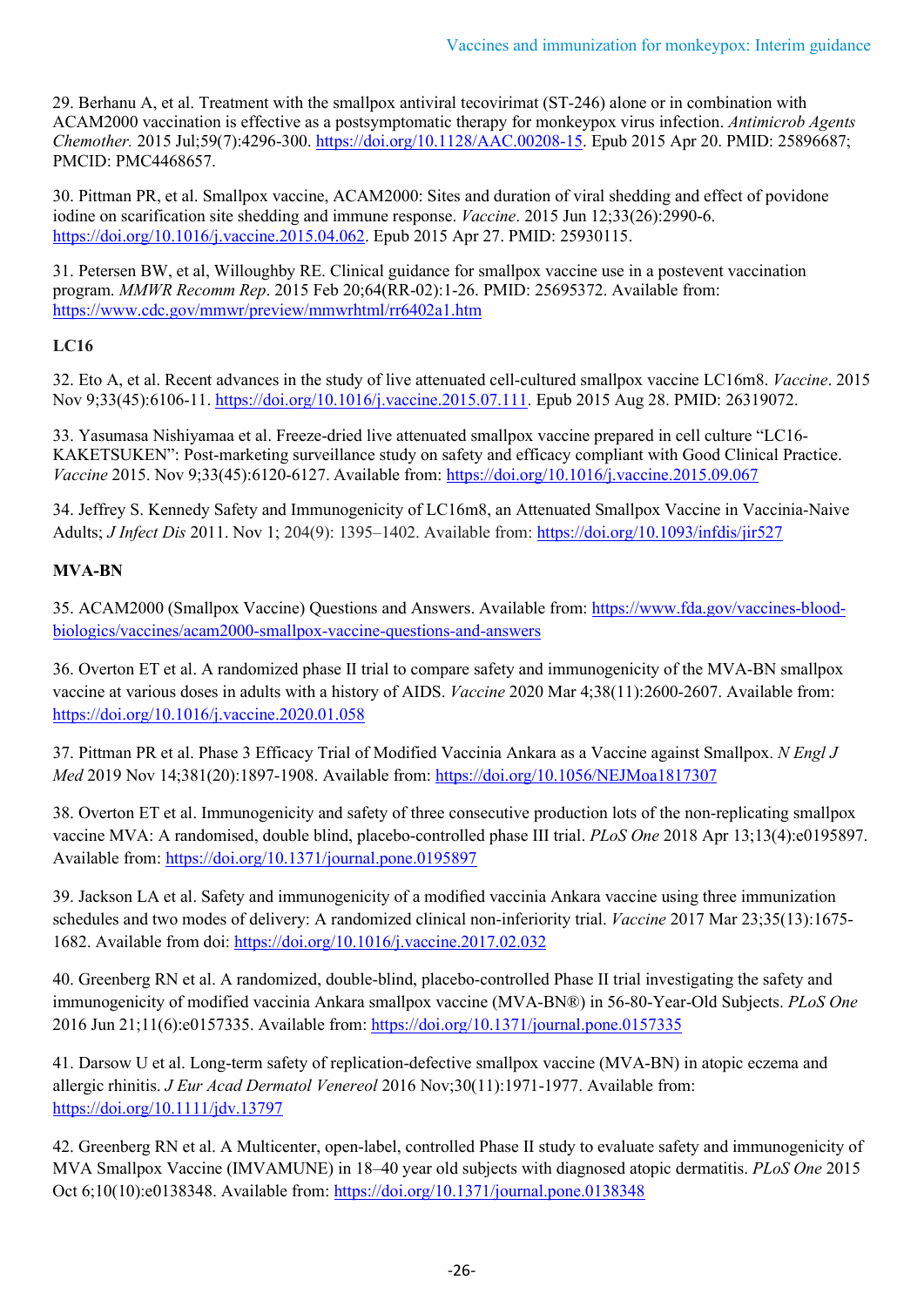43. Frey ES et al. Comparison of lyophilized versus liquid modified vaccinia Ankara (MVA) formulations and subcutaneous versus intradermal routes of administration in healthy vaccinia-naïve subjects. *Vaccine* 2015 Sep 22;33(39):5225-34. Available from: <https://doi.org/10.1016/j.vaccine.2015.06.075>

44. Zitzmann-Roth EM et al. Cardiac Safety of Modified Vaccinia Ankara for Vaccination against Smallpox in a Young, Healthy Study Population. *PLoS One* 2015 Apr 16;10(4):e0122653. Available from: <https://doi.org/10.1371/journal.pone.0122653>

45. Overton ET et al. Safety and Immunogenicity of Modified Vaccinia Ankara-Bavarian Nordic Smallpox Vaccine in Vaccinia-Naive and Experienced Human Immunodeficiency Virus-Infected Individuals: An Open-Label, Controlled Clinical Phase II Trial. *Open Forum Infect Di*s 2015 May 5;2(2):ofv040. Available from: <https://doi.org/10.1093/ofid/ofv040>

46. Von Sonnenburg F, et al. "Safety and immunogenicity of modified vaccinia Ankara as a smallpox vaccine in people with atopic dermatitis." *Vaccine* 32.43 (2014): 5696-5702.

47. Frey SE et al. Phase II randomized, double-blinded comparison of a single high dose (5 x 108 TCID50) of modified vaccinia Ankara compared to a standard dose (1 x 108 TCID50) in healthy vaccinia-naïve individuals. *Vaccine* 2014 May 13;32(23):2732-9. Available from[: https://www.sciencedirect.com/science/article/pii/S0264410X1400228X](https://www.sciencedirect.com/science/article/pii/S0264410X1400228X)

48. Walsh SR et al. Safety and Immunogenicity of Modified Vaccinia Ankara in Hematopoietic Stem Cell Transplant Recipients: A Randomized, Controlled Trial. *J Infect Dis* 2013 Jun 15; 207(12):1888-97. Available from: <https://doi.org/10.1093/infdis/jit105>

49. Frey SE et al. Safety and immunogenicity of IMVAMUNE® smallpox vaccine using different strategies for a post event scenario. *Vaccine* 2013 Jun 24;31(29):3025-33. Available from:<https://doi.org/10.1016/j.vaccine.2013.04.050>

50. Overton ET et al. A randomized phase II trial to compare safety and immunogenicity of the MVA-BN smallpox vaccine at various doses in adults with a history of AIDS. *Vaccine* 2020 Mar 4;38(11):2600-2607. Available from: <https://doi.org/10.1016/j.vaccine.2020.01.058>

51. Pittman PR et al. Phase 3 Efficacy trial of modified vaccinia Ankara as a vaccine against smallpox. *N Engl J Med* 2019 Nov 14;381(20):1897-1908. Available from:<https://doi.org/10.1056/NEJMoa1817307>

52. Overton ET et al. Immunogenicity and safety of three consecutive production lots of the non-replicating smallpox vaccine MVA: A randomised, double blind, placebo-controlled phase III trial. *PLoS One* 2018 Apr 13;13(4):e0195897. Available from[: https://doi.org/10.1371/journal.pone.0195897](https://doi.org/10.1371/journal.pone.0195897)

53. Jackson LA et al. Safety and immunogenicity of a modified vaccinia Ankara vaccine using three immunization schedules and two modes of delivery: A randomized clinical non-inferiority trial. *Vaccine* 2017 Mar 23;35(13):1675- 1682. Available from doi:<https://doi.org/10.1016/j.vaccine.2017.02.032>

54. Greenberg RN et al. A randomized, double-blind, placebo-controlled Phase II trial investigating the safety and immunogenicity of modified vaccinia Ankara smallpox vaccine (MVA-BN®) in 56-80-Year-Old Subjects. *PLoS One* 2016 Jun 21;11(6):e0157335. Available from: <https://doi.org/10.1371/journal.pone.0157335>

55. Darsow U et al. Long-term safety of replication-defective smallpox vaccine (MVA-BN) in atopic eczema and allergic rhinitis. *J Eur Acad Dermatol Venereol* 2016 Nov;30(11):1971-1977. Available from: <https://doi.org/10.1111/jdv.13797>

56. Greenberg RN et al. A multicenter, open-label, controlled Phase II study to evaluate safety and immunogenicity of MVA smallpox vaccine (IMVAMUNE) in 18–40 Year Old subjects with diagnosed atopic dermatitis. *PLoS One* 2015 Oct 6;10(10):e0138348. Available from:<https://doi.org/10.1371/journal.pone.0138348>